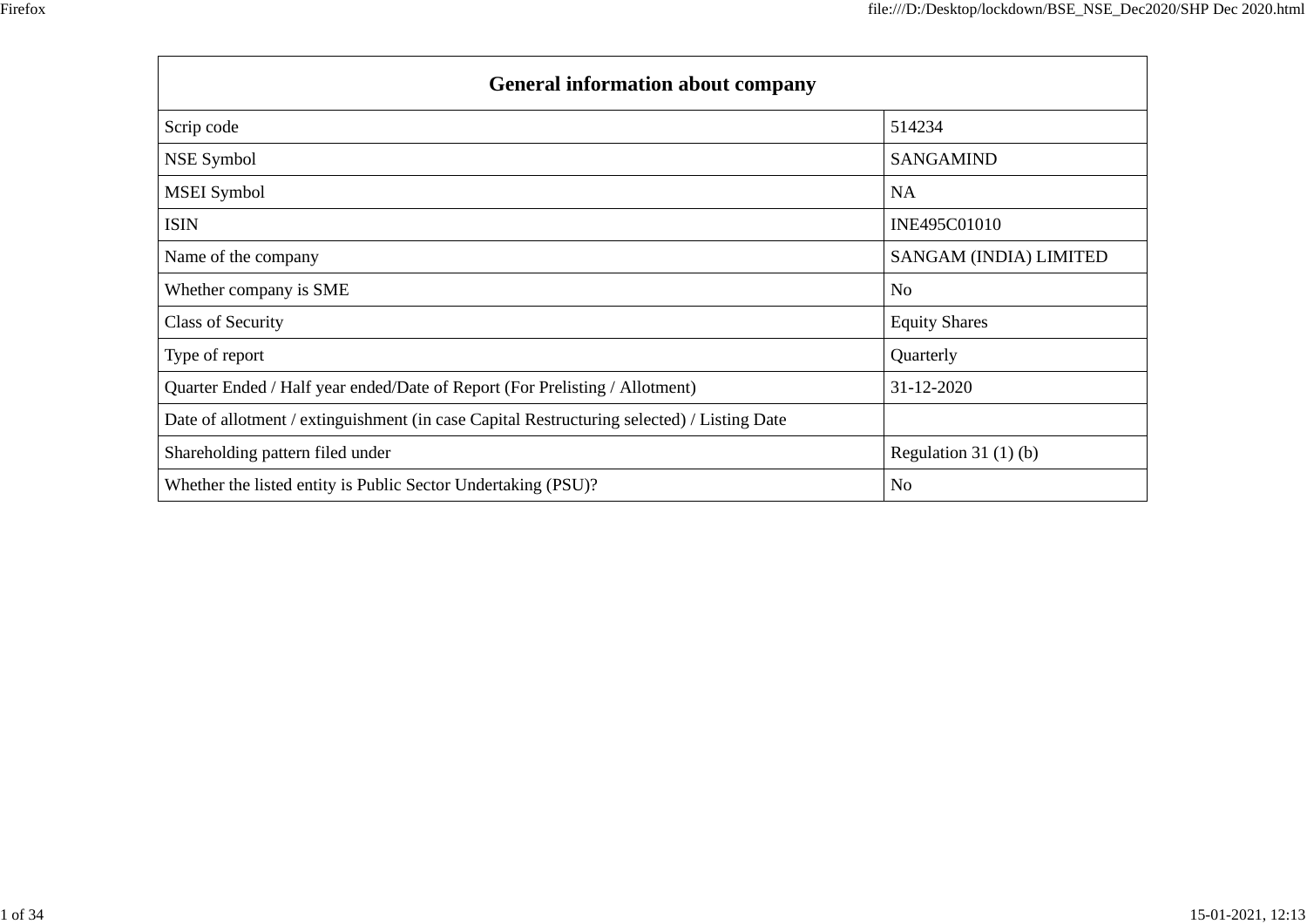| ۰. | ×<br>v |  |
|----|--------|--|
|    |        |  |

|                | <b>Declaration</b>                                                                        |                |                                |                       |                            |  |  |  |  |  |
|----------------|-------------------------------------------------------------------------------------------|----------------|--------------------------------|-----------------------|----------------------------|--|--|--|--|--|
| Sr.<br>No.     | Particular                                                                                | Yes/No         | Promoter and<br>Promoter Group | Public<br>shareholder | Non Promoter-Non<br>Public |  |  |  |  |  |
|                | Whether the Listed Entity has issued any partly paid up<br>shares?                        | N <sub>o</sub> | N <sub>o</sub>                 | N <sub>o</sub>        | N <sub>o</sub>             |  |  |  |  |  |
| $\overline{c}$ | Whether the Listed Entity has issued any Convertible<br>Securities?                       | N <sub>o</sub> | N <sub>o</sub>                 | N <sub>o</sub>        | N <sub>o</sub>             |  |  |  |  |  |
| 3              | Whether the Listed Entity has issued any Warrants?                                        | No             | N <sub>o</sub>                 | No                    | N <sub>o</sub>             |  |  |  |  |  |
| 4              | Whether the Listed Entity has any shares against which<br>depository receipts are issued? | N <sub>o</sub> | No                             | N <sub>o</sub>        | N <sub>o</sub>             |  |  |  |  |  |
| 5              | Whether the Listed Entity has any shares in locked-in?                                    | Yes            | Yes                            | N <sub>o</sub>        | N <sub>o</sub>             |  |  |  |  |  |
| 6              | Whether any shares held by promoters are pledge or<br>otherwise encumbered?               | N <sub>o</sub> | No                             |                       |                            |  |  |  |  |  |
| 7              | Whether company has equity shares with differential<br>voting rights?                     | N <sub>o</sub> | N <sub>o</sub>                 | N <sub>0</sub>        | No                         |  |  |  |  |  |
| 8              | Whether the listed entity has any significant beneficial<br>owner?                        | N <sub>o</sub> |                                |                       |                            |  |  |  |  |  |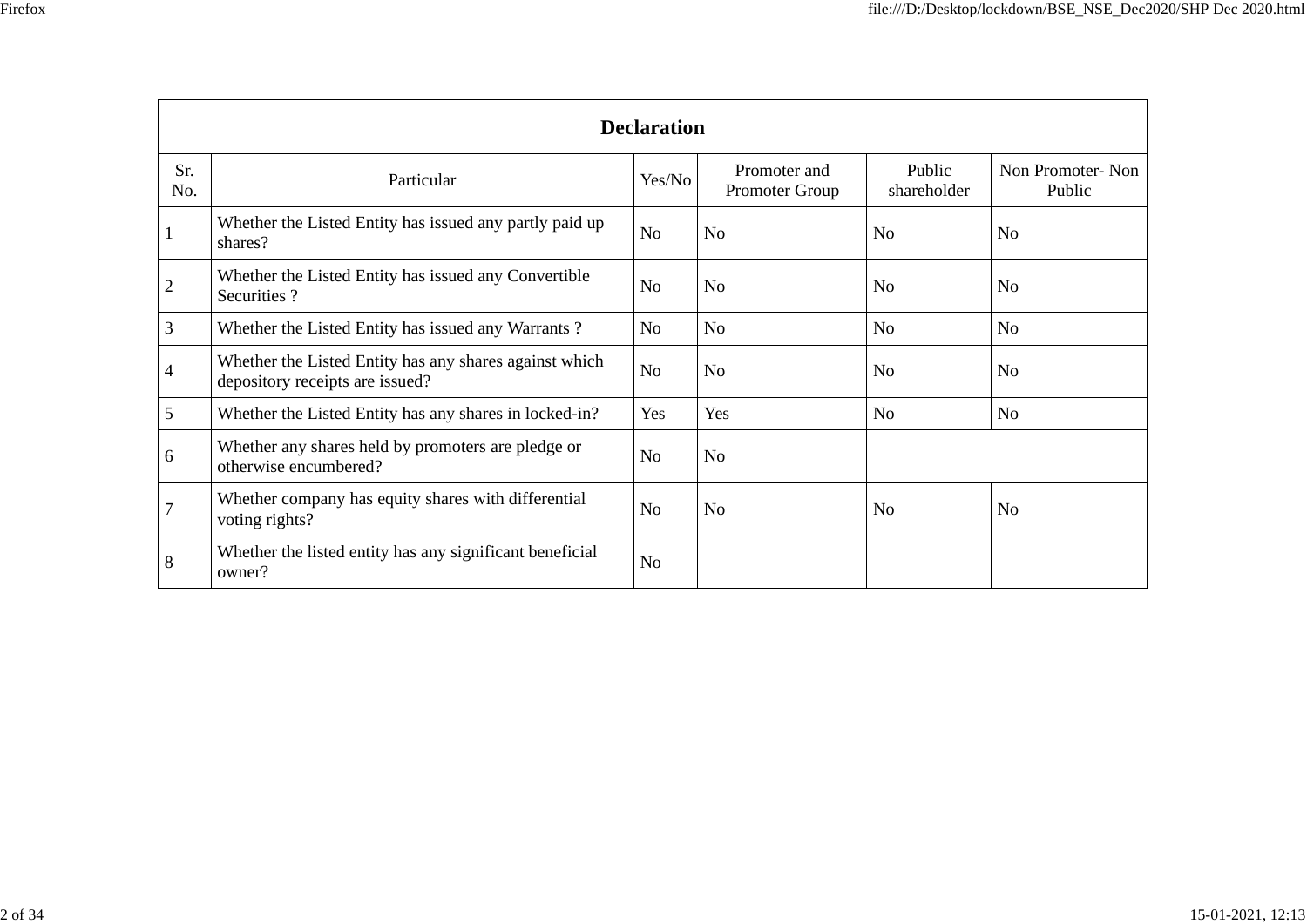|                 |                                                |                                  |                                   |                           |                          |                           | <b>Table I - Summary Statement holding of specified securities</b> |                                                                  |                           |          |                     |  |
|-----------------|------------------------------------------------|----------------------------------|-----------------------------------|---------------------------|--------------------------|---------------------------|--------------------------------------------------------------------|------------------------------------------------------------------|---------------------------|----------|---------------------|--|
|                 |                                                |                                  | No. of                            | No. Of<br>Partly<br>paid- | No. Of<br>shares         | Total nos.<br>shares held | Shareholding as<br>a % of total no.<br>of shares                   | Number of Voting Rights held in each<br>class of securities (IX) |                           |          |                     |  |
| Category<br>(I) | Category of<br>shareholder<br>(II)             | Nos. Of<br>shareholders<br>(III) | fully paid<br>up equity<br>shares | up<br>equity              | underlying<br>Depository | $(VII) =$<br>$(IV)+(V)+$  | (calculated as<br>per SCRR,                                        |                                                                  | No of Voting (XIV) Rights |          |                     |  |
|                 |                                                |                                  | held $(IV)$                       | shares<br>held<br>(V)     | Receipts<br>(VI)         | (VI)                      | 1957) (VIII) As<br>a % of<br>$(A+B+C2)$                            | Class eg:<br>$\mathbf X$                                         | Class<br>eg:y             | Total    | $%$ of<br>$(A+B+C)$ |  |
| (A)             | Promoter &<br>Promoter<br>Group                | 23                               | 25682401                          |                           |                          | 25682401                  | 59.15                                                              | 25682401                                                         |                           | 25682401 | 59.15               |  |
| (B)             | Public                                         | 7317                             | 17739158                          |                           |                          | 17739158                  | 40.85                                                              | 17739158                                                         |                           | 17739158 | 40.85               |  |
| (C)             | Non<br>Promoter-<br>Non Public                 |                                  |                                   |                           |                          |                           |                                                                    |                                                                  |                           |          |                     |  |
| (C1)            | <b>Shares</b><br>underlying<br><b>DRs</b>      |                                  |                                   |                           |                          |                           |                                                                    |                                                                  |                           |          |                     |  |
| (C2)            | Shares held<br>by<br>Employee<br><b>Trusts</b> |                                  |                                   |                           |                          |                           |                                                                    |                                                                  |                           |          |                     |  |
|                 | Total                                          | 7340                             | 43421559                          |                           |                          | 43421559                  | 100                                                                | 43421559                                                         |                           | 43421559 | 100                 |  |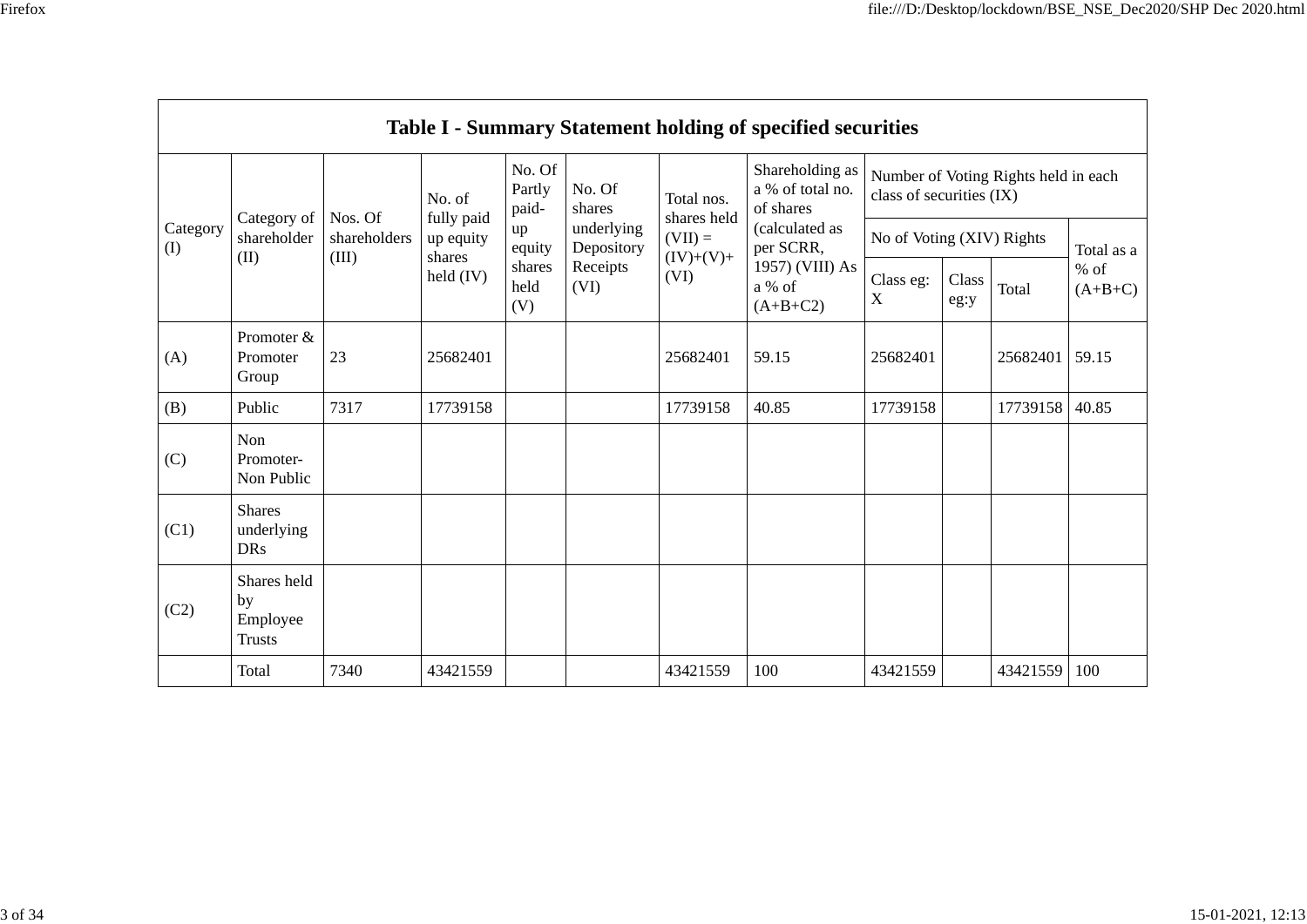|                 | Table I - Summary Statement holding of specified securities |                                                                                          |                                                                             |                                                                     |                                                                                                                                                                                        |                                        |                                                    |                         |                                                    |                                                                         |
|-----------------|-------------------------------------------------------------|------------------------------------------------------------------------------------------|-----------------------------------------------------------------------------|---------------------------------------------------------------------|----------------------------------------------------------------------------------------------------------------------------------------------------------------------------------------|----------------------------------------|----------------------------------------------------|-------------------------|----------------------------------------------------|-------------------------------------------------------------------------|
| Category<br>(I) | Category of<br>shareholder<br>(II)                          | No. Of<br><b>Shares</b><br>Underlying<br>Outstanding<br>convertible<br>securities<br>(X) | No. of<br><b>Shares</b><br>Underlying<br>Outstanding<br>Warrants<br>$(X_i)$ | No. Of<br><b>Shares</b><br>Underlying<br>Outstanding<br>convertible | Shareholding,<br>as a % assuming<br>full conversion<br>of convertible<br>securities (as a<br>percentage of<br>diluted share<br>capital) $(XI)=$<br>$(VII)+(X)$ As a<br>% of $(A+B+C2)$ | Number of<br>Locked in shares<br>(XII) |                                                    | <b>Shares</b><br>(XIII) | Number of<br>pledged or<br>otherwise<br>encumbered | Number of<br>equity shares<br>held in<br>dematerialized<br>form $(XIV)$ |
|                 |                                                             |                                                                                          |                                                                             | securities and<br>No. Of<br>Warrants (Xi)<br>(a)                    |                                                                                                                                                                                        | No. $(a)$                              | As a %<br>of total<br><b>Shares</b><br>held<br>(b) | No.<br>(a)              | As a %<br>of total<br><b>Shares</b><br>held<br>(b) |                                                                         |
| (A)             | Promoter &<br>Promoter<br>Group                             |                                                                                          |                                                                             |                                                                     | 59.15                                                                                                                                                                                  | 3857865                                | 15.02                                              |                         |                                                    | 21682401                                                                |
| (B)             | Public                                                      |                                                                                          |                                                                             |                                                                     | 40.85                                                                                                                                                                                  |                                        |                                                    |                         |                                                    | 17615167                                                                |
| (C)             | Non<br>Promoter-<br>Non Public                              |                                                                                          |                                                                             |                                                                     |                                                                                                                                                                                        |                                        |                                                    |                         |                                                    |                                                                         |
| (C1)            | <b>Shares</b><br>underlying<br><b>DRs</b>                   |                                                                                          |                                                                             |                                                                     |                                                                                                                                                                                        |                                        |                                                    |                         |                                                    |                                                                         |
| (C2)            | Shares held<br>by<br>Employee<br><b>Trusts</b>              |                                                                                          |                                                                             |                                                                     |                                                                                                                                                                                        |                                        |                                                    |                         |                                                    |                                                                         |
|                 | Total                                                       |                                                                                          |                                                                             |                                                                     | 100                                                                                                                                                                                    | 3857865 8.88                           |                                                    |                         |                                                    | 39297568                                                                |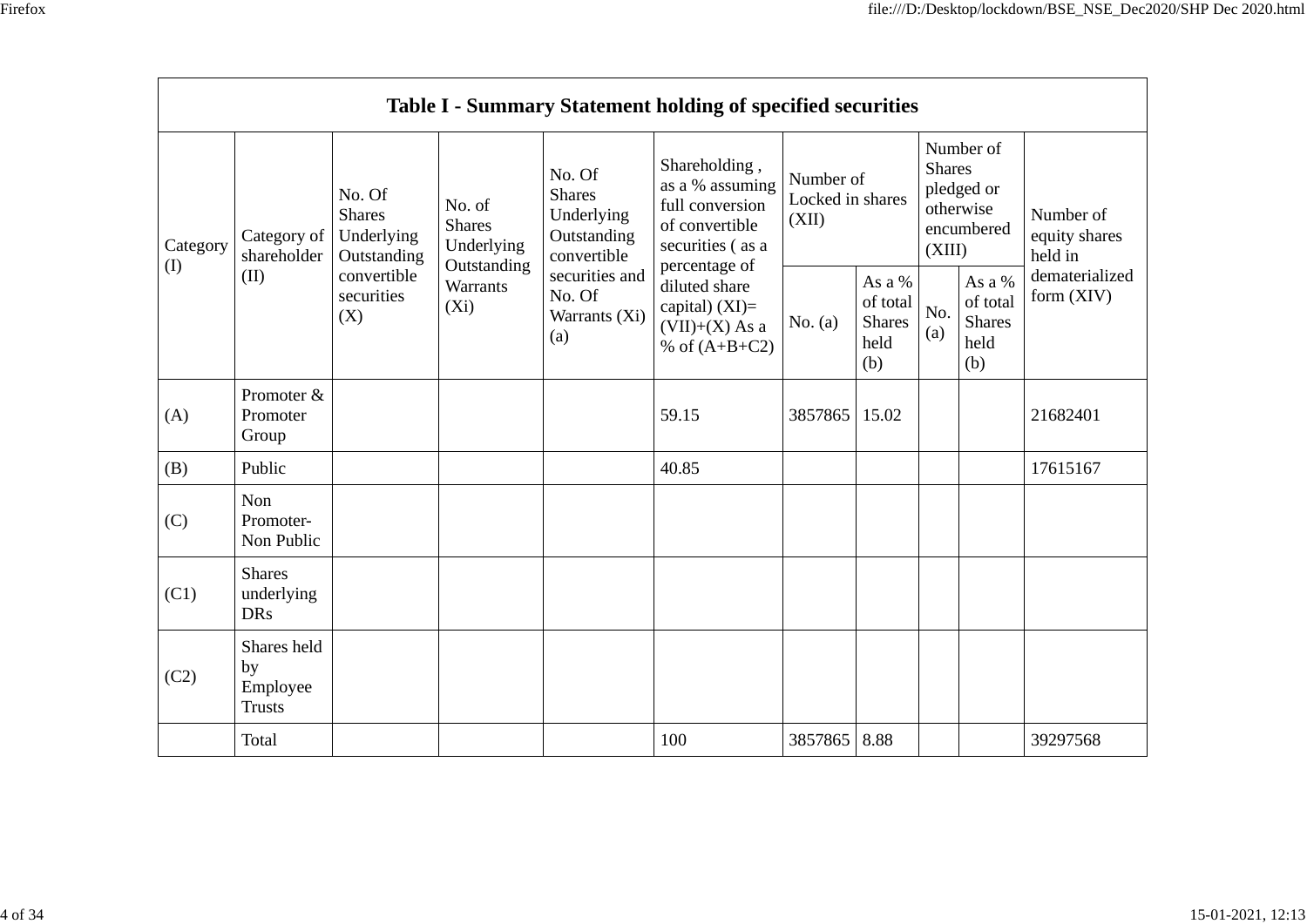| -<br>ı | L  |
|--------|----|
|        | ۰, |
|        |    |

|                                                                                               | Table II - Statement showing shareholding pattern of the Promoter and Promoter Group |                                  |                                                |                                 |                                                                  |                                                                  |                                                                                                                                  |                                                                  |               |          |                           |
|-----------------------------------------------------------------------------------------------|--------------------------------------------------------------------------------------|----------------------------------|------------------------------------------------|---------------------------------|------------------------------------------------------------------|------------------------------------------------------------------|----------------------------------------------------------------------------------------------------------------------------------|------------------------------------------------------------------|---------------|----------|---------------------------|
| Sr.                                                                                           |                                                                                      |                                  | No. of                                         | No.<br>Of<br>Partly             | No. Of<br>shares<br>underlying<br>Depository<br>Receipts<br>(VI) | Total nos.<br>shares<br>held (VII)<br>$=$<br>$(IV)+(V)+$<br>(VI) | Shareholding<br>as a % of<br>total no. of<br>shares<br>(calculated<br>as per<br>SCRR,<br>1957) (VIII)<br>As a % of<br>$(A+B+C2)$ | Number of Voting Rights held in each<br>class of securities (IX) |               |          |                           |
|                                                                                               | Category &<br>Name of the<br>Shareholders (I)                                        | Nos. Of<br>shareholders<br>(III) | fully paid<br>up equity<br>shares<br>held (IV) | paid-<br>up<br>equity<br>shares |                                                                  |                                                                  |                                                                                                                                  | No of Voting (XIV) Rights                                        |               |          | Total<br>as a %<br>of     |
|                                                                                               |                                                                                      |                                  |                                                | held<br>(V)                     |                                                                  |                                                                  |                                                                                                                                  | Class eg:<br>$\mathbf X$                                         | Class<br>eg:y | Total    | Total<br>Voting<br>rights |
| $\mathbf{A}$                                                                                  | Table II - Statement showing shareholding pattern of the Promoter and Promoter Group |                                  |                                                |                                 |                                                                  |                                                                  |                                                                                                                                  |                                                                  |               |          |                           |
| (1)                                                                                           | Indian                                                                               |                                  |                                                |                                 |                                                                  |                                                                  |                                                                                                                                  |                                                                  |               |          |                           |
| (a)                                                                                           | Individuals/Hindu<br>undivided Family                                                | 10                               | 8234433                                        |                                 |                                                                  | 8234433                                                          | 18.96                                                                                                                            | 8234433                                                          |               | 8234433  | 18.96                     |
| (d)                                                                                           | Any Other<br>(specify)                                                               | 13                               | 17447968                                       |                                 |                                                                  | 17447968                                                         | 40.18                                                                                                                            | 17447968                                                         |               | 17447968 | 40.18                     |
| Sub-Total<br>(A)(1)                                                                           |                                                                                      | 23                               | 25682401                                       |                                 |                                                                  | 25682401                                                         | 59.15                                                                                                                            | 25682401                                                         |               | 25682401 | 59.15                     |
| (2)                                                                                           | Foreign                                                                              |                                  |                                                |                                 |                                                                  |                                                                  |                                                                                                                                  |                                                                  |               |          |                           |
| Total<br>Shareholding<br>of Promoter<br>and<br>Promoter<br>Group<br>$(A)=(A)$<br>$(1)+(A)(2)$ |                                                                                      | 23                               | 25682401                                       |                                 |                                                                  | 25682401                                                         | 59.15                                                                                                                            | 25682401                                                         |               | 25682401 | 59.15                     |
| B                                                                                             | Table III - Statement showing shareholding pattern of the Public shareholder         |                                  |                                                |                                 |                                                                  |                                                                  |                                                                                                                                  |                                                                  |               |          |                           |
| (1)                                                                                           | Institutions                                                                         |                                  |                                                |                                 |                                                                  |                                                                  |                                                                                                                                  |                                                                  |               |          |                           |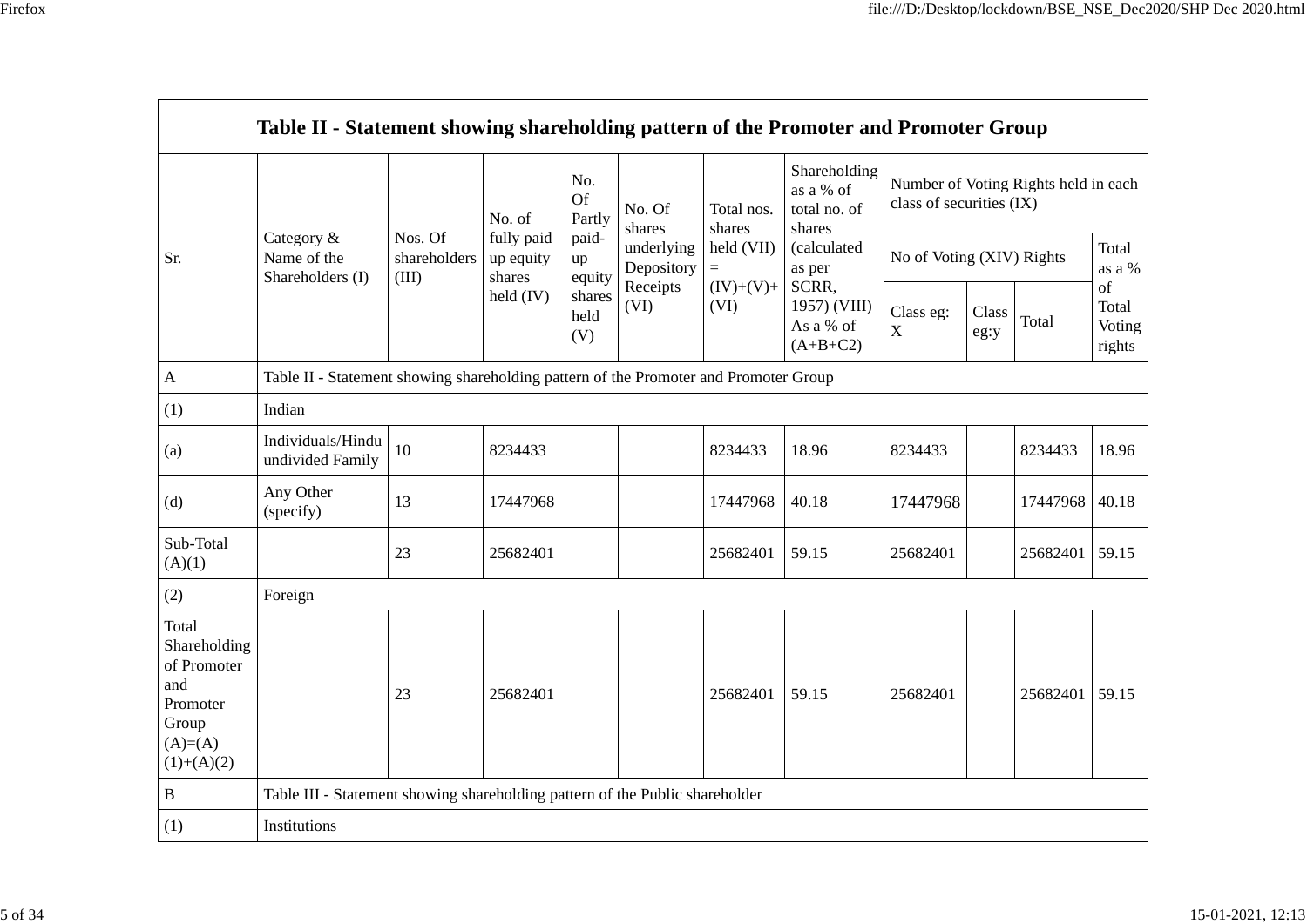| (g)                                                                          | Insurance<br>Companies                                                                                              | $\sqrt{2}$     | 1013399  | 1013399  | 2.33             | 1013399  | 1013399        | 2.33             |
|------------------------------------------------------------------------------|---------------------------------------------------------------------------------------------------------------------|----------------|----------|----------|------------------|----------|----------------|------------------|
| Sub-Total<br>(B)(1)                                                          |                                                                                                                     | $\overline{2}$ | 1013399  | 1013399  | 2.33             | 1013399  | 1013399        | 2.33             |
| (3)                                                                          | Non-institutions                                                                                                    |                |          |          |                  |          |                |                  |
| (a(i))                                                                       | Individuals -<br>i.Individual<br>shareholders<br>holding nominal<br>share capital up<br>to Rs. 2 lakhs.             | 6744           | 2183738  | 2183738  | 5.03             | 2183738  | 2183738        | 5.03             |
| (a(ii))                                                                      | Individuals - ii.<br>Individual<br>shareholders<br>holding nominal<br>share capital in<br>excess of Rs. 2<br>lakhs. | 12             | 515959   | 515959   | 1.19             | 515959   | 515959         | 1.19             |
| (b)                                                                          | NBFCs registered<br>with RBI                                                                                        | 1              | 10       | 10       | $\boldsymbol{0}$ | 10       | 10             | $\boldsymbol{0}$ |
| (e)                                                                          | Any Other<br>(specify)                                                                                              | 558            | 14026052 | 14026052 | 32.3             | 14026052 | 14026052       | 32.3             |
| Sub-Total<br>(B)(3)                                                          |                                                                                                                     | 7315           | 16725759 | 16725759 | 38.52            | 16725759 | 16725759       | 38.52            |
| <b>Total Public</b><br>Shareholding<br>$(B)=B)$<br>$(1)+(B)$<br>$(2)+(B)(3)$ |                                                                                                                     | 7317           | 17739158 | 17739158 | 40.85            | 17739158 | 17739158 40.85 |                  |
| $\mathbf C$                                                                  | Table IV - Statement showing shareholding pattern of the Non Promoter- Non Public shareholder                       |                |          |          |                  |          |                |                  |
| Total (<br>$A+B+C2$ )                                                        |                                                                                                                     | 7340           | 43421559 | 43421559 | 100              | 43421559 | 43421559       | 100              |
| Total<br>$(A+B+C)$                                                           |                                                                                                                     | 7340           | 43421559 | 43421559 | 100              | 43421559 | 43421559       | 100              |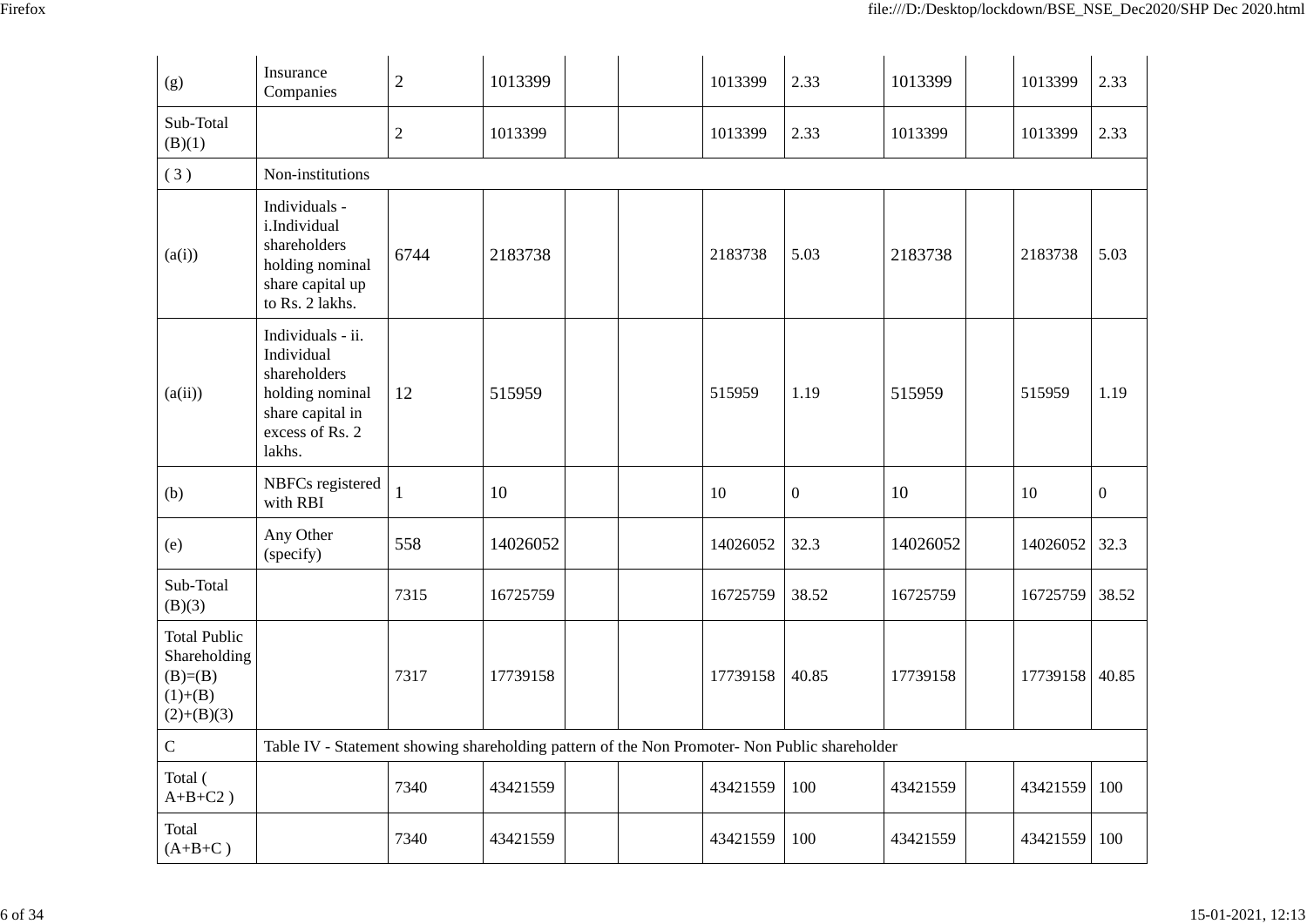| ero |
|-----|
|     |
|     |

 $\blacksquare$ 

|                                                                                             |                                                                                          |                                                                                      |                                                                                                                         | Table II - Statement showing shareholding pattern of the Promoter and Promoter Group                                                                                                   |                                        |                                                    |            |                                                               |                                         |  |  |  |
|---------------------------------------------------------------------------------------------|------------------------------------------------------------------------------------------|--------------------------------------------------------------------------------------|-------------------------------------------------------------------------------------------------------------------------|----------------------------------------------------------------------------------------------------------------------------------------------------------------------------------------|----------------------------------------|----------------------------------------------------|------------|---------------------------------------------------------------|-----------------------------------------|--|--|--|
| Sr.                                                                                         | No. Of<br><b>Shares</b><br>Underlying<br>Outstanding<br>convertible<br>securities<br>(X) | No. of<br><b>Shares</b><br>Underlying<br>Outstanding<br>Warrants<br>$(X_i)$          | No. Of<br><b>Shares</b><br>Underlying<br>Outstanding<br>convertible<br>securities and<br>No. Of<br>Warrants (Xi)<br>(a) | Shareholding,<br>as a % assuming<br>full conversion<br>of convertible<br>securities (as a<br>percentage of<br>diluted share<br>capital) $(XI)=$<br>$(VII)+(X)$ As a<br>% of $(A+B+C2)$ | Number of<br>Locked in shares<br>(XII) |                                                    |            | Number of Shares<br>pledged or otherwise<br>encumbered (XIII) | Number of<br>equity shares              |  |  |  |
|                                                                                             |                                                                                          |                                                                                      |                                                                                                                         |                                                                                                                                                                                        | No. $(a)$                              | As a %<br>of total<br><b>Shares</b><br>held<br>(b) | No.<br>(a) | As a % of total<br>Shares held (b)                            | held in<br>dematerialized<br>form (XIV) |  |  |  |
| $\mathbf{A}$                                                                                |                                                                                          | Table II - Statement showing shareholding pattern of the Promoter and Promoter Group |                                                                                                                         |                                                                                                                                                                                        |                                        |                                                    |            |                                                               |                                         |  |  |  |
| (1)                                                                                         | Indian                                                                                   |                                                                                      |                                                                                                                         |                                                                                                                                                                                        |                                        |                                                    |            |                                                               |                                         |  |  |  |
| (a)                                                                                         |                                                                                          |                                                                                      |                                                                                                                         | 18.96                                                                                                                                                                                  | 3857865                                | 46.85                                              |            |                                                               | 4234433                                 |  |  |  |
| (d)                                                                                         |                                                                                          |                                                                                      |                                                                                                                         | 40.18                                                                                                                                                                                  | $\overline{0}$                         | $\overline{0}$                                     |            |                                                               | 17447968                                |  |  |  |
| Sub-Total<br>(A)(1)                                                                         |                                                                                          |                                                                                      |                                                                                                                         | 59.15                                                                                                                                                                                  | 3857865                                | 15.02                                              |            |                                                               | 21682401                                |  |  |  |
| (2)                                                                                         | Foreign                                                                                  |                                                                                      |                                                                                                                         |                                                                                                                                                                                        |                                        |                                                    |            |                                                               |                                         |  |  |  |
| Total<br>Shareholding<br>of Promoter<br>and Promoter<br>Group<br>$(A)= (A)$<br>$(1)+(A)(2)$ |                                                                                          |                                                                                      |                                                                                                                         | 59.15                                                                                                                                                                                  | 3857865                                | 15.02                                              |            |                                                               | 21682401                                |  |  |  |
| $\, {\bf B}$                                                                                |                                                                                          |                                                                                      |                                                                                                                         | Table III - Statement showing shareholding pattern of the Public shareholder                                                                                                           |                                        |                                                    |            |                                                               |                                         |  |  |  |
| (1)                                                                                         | Institutions                                                                             |                                                                                      |                                                                                                                         |                                                                                                                                                                                        |                                        |                                                    |            |                                                               |                                         |  |  |  |
| (g)                                                                                         |                                                                                          |                                                                                      |                                                                                                                         | 2.33                                                                                                                                                                                   |                                        |                                                    |            |                                                               | 1013399                                 |  |  |  |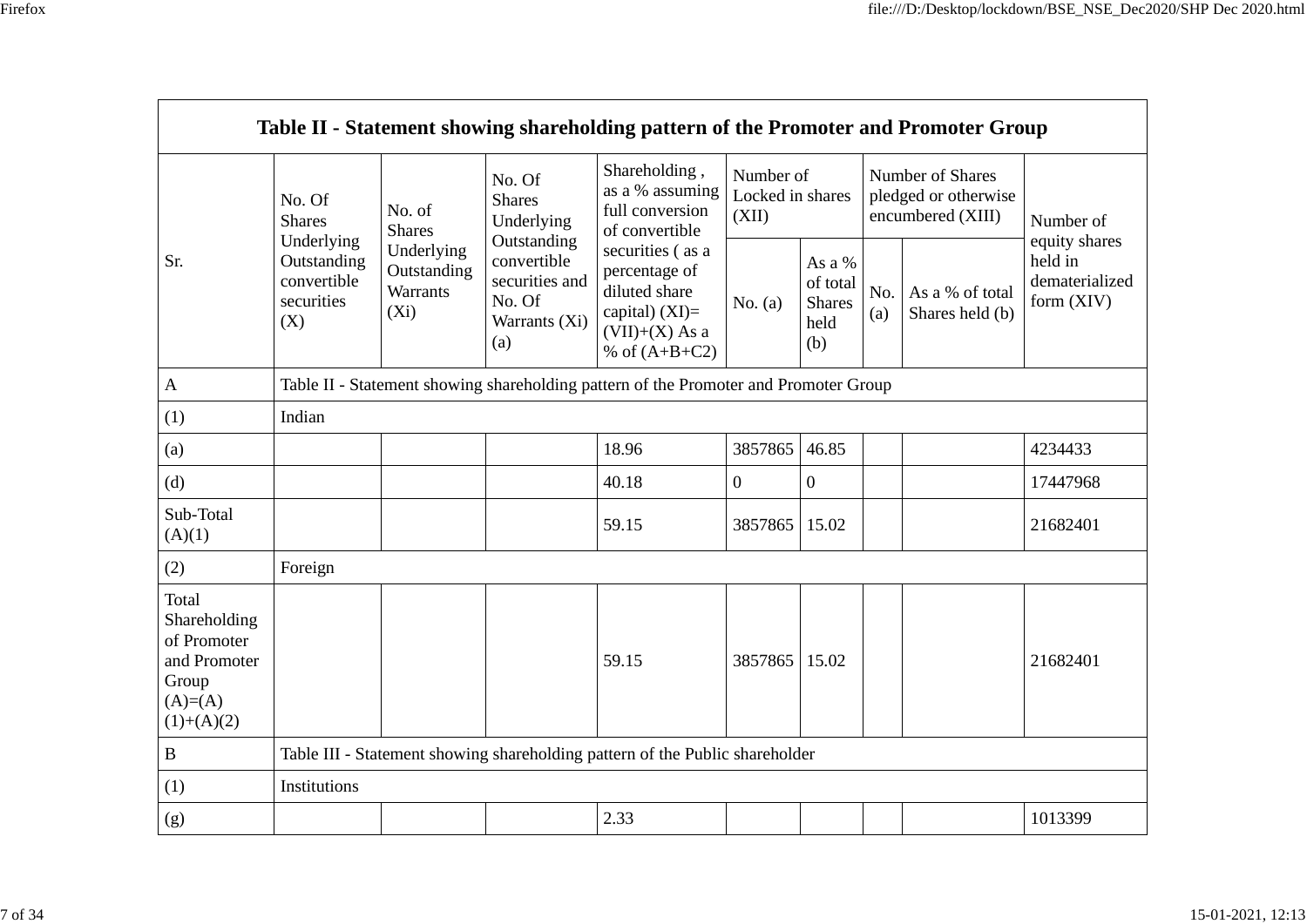| ۰,<br>۰, |
|----------|
|----------|

| Sub-Total<br>(B)(1)                                                            |                                                                                                                                    |  |  | 2.33                                                                                          |         |      |  |  | 1013399  |
|--------------------------------------------------------------------------------|------------------------------------------------------------------------------------------------------------------------------------|--|--|-----------------------------------------------------------------------------------------------|---------|------|--|--|----------|
| (3)                                                                            | Non-institutions                                                                                                                   |  |  |                                                                                               |         |      |  |  |          |
| (a(i))                                                                         |                                                                                                                                    |  |  | 5.03                                                                                          |         |      |  |  | 2076480  |
| (a(ii))                                                                        |                                                                                                                                    |  |  | 1.19                                                                                          |         |      |  |  | 515959   |
| (b)                                                                            |                                                                                                                                    |  |  | $\boldsymbol{0}$                                                                              |         |      |  |  | 10       |
| (e)                                                                            |                                                                                                                                    |  |  | 32.3                                                                                          |         |      |  |  | 14009319 |
| Sub-Total<br>(B)(3)                                                            |                                                                                                                                    |  |  | 38.52                                                                                         |         |      |  |  | 16601768 |
| <b>Total Public</b><br>Shareholding<br>$(B)= (B)$<br>$(1)+(B)$<br>$(2)+(B)(3)$ |                                                                                                                                    |  |  | 40.85                                                                                         |         |      |  |  | 17615167 |
| $\mathbf C$                                                                    |                                                                                                                                    |  |  | Table IV - Statement showing shareholding pattern of the Non Promoter- Non Public shareholder |         |      |  |  |          |
| Total (<br>$A+B+C2$ )                                                          |                                                                                                                                    |  |  | 100                                                                                           | 3857865 | 8.88 |  |  | 39297568 |
| Total $(A+B+C)$                                                                |                                                                                                                                    |  |  | 100                                                                                           | 3857865 | 8.88 |  |  | 39297568 |
|                                                                                | Textual<br>Disclosure of notes in case of promoter holiding in dematerialsed form is less than 100 percentage<br>Information $(1)$ |  |  |                                                                                               |         |      |  |  |          |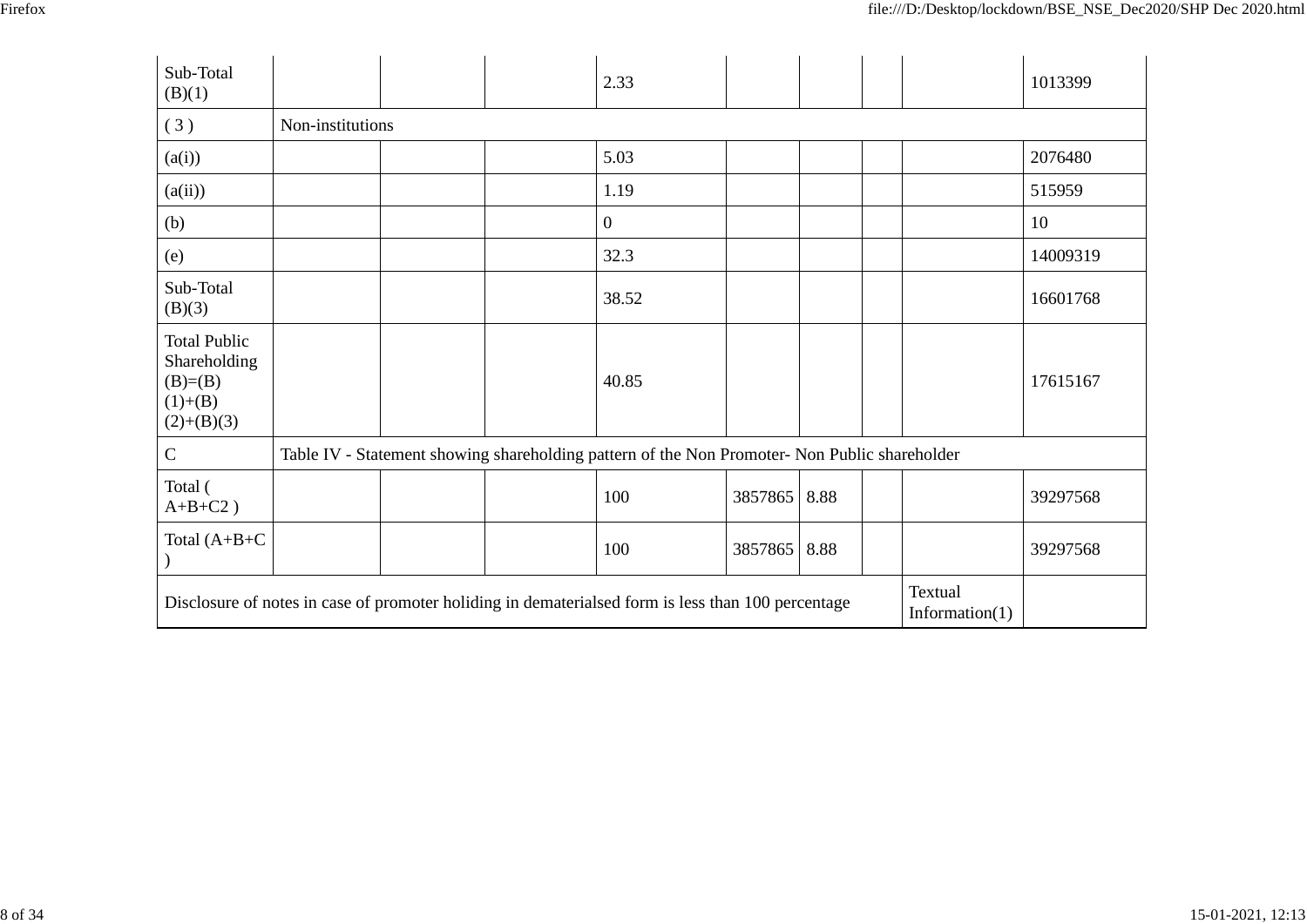|                       | <b>Text Block</b>                                                                                                                                                                 |
|-----------------------|-----------------------------------------------------------------------------------------------------------------------------------------------------------------------------------|
| Textual Information() | 40,00,000 Equity Shares were allotted by the company to the promoters on dated 30.12.2020 on<br>preferential basis, which are under process of listing with both Stock Exchanges. |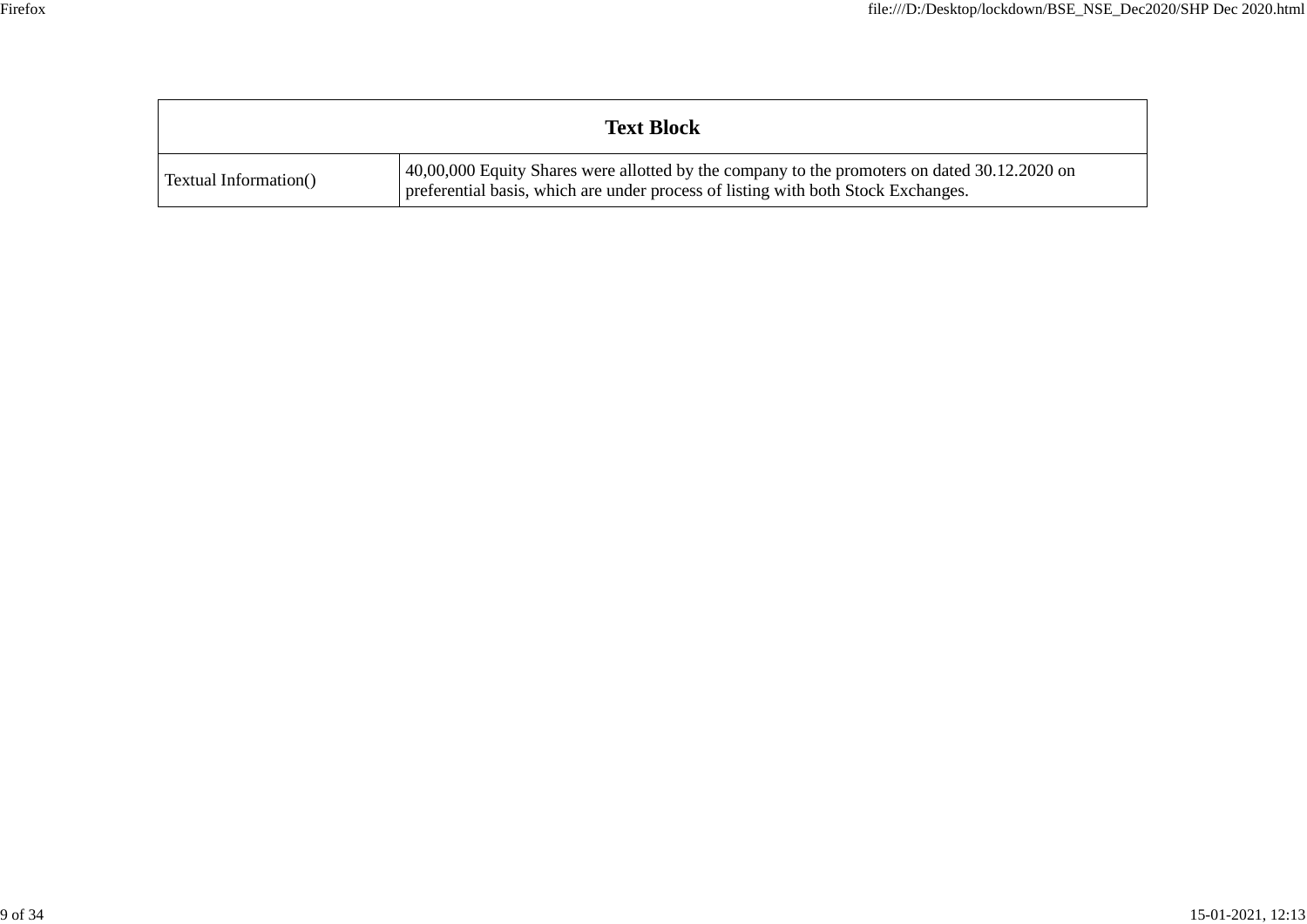| <b>Individuals/Hindu undivided Family</b>                                                                            |                                                               |                                   |                                               |                                 |                               |                                 |                              |  |  |
|----------------------------------------------------------------------------------------------------------------------|---------------------------------------------------------------|-----------------------------------|-----------------------------------------------|---------------------------------|-------------------------------|---------------------------------|------------------------------|--|--|
| Searial No.                                                                                                          | 1                                                             | $\overline{2}$                    | $\overline{3}$                                | $\overline{4}$                  | 5                             | 6                               | $\overline{7}$               |  |  |
| Name of the<br>Shareholders (I)                                                                                      | <b>BADARI LAL</b><br><b>RAMPAL SONI</b><br><b>HUF</b>         | <b>RAM PAL</b><br><b>SONI HUF</b> | <b>ANJANA</b><br><b>SONI</b><br><b>THAKUR</b> | <b>RADHADEVI</b><br><b>SONI</b> | <b>MAMTA</b><br><b>MODANI</b> | <b>ARCHANA</b><br><b>SODANI</b> | <b>ANTIMA</b><br><b>SONI</b> |  |  |
| PAN (II)                                                                                                             | AAAHB5191B                                                    | AAAHR9287A                        | ABYPS4154N                                    | ABYPS4155P                      | AIVPM4088P                    | ANTPS5696L                      | ARAPS0443C                   |  |  |
| No. of fully paid<br>up equity shares<br>held (IV)                                                                   | 128268                                                        | 248300                            | 203750                                        | 777761                          | 505404                        | 460774                          | 246050                       |  |  |
| No. Of Partly paid-<br>up equity shares<br>$\text{held}$ (V)                                                         |                                                               |                                   |                                               |                                 |                               |                                 |                              |  |  |
| No. Of shares<br>underlying<br>Depository<br>Receipts (VI)                                                           |                                                               |                                   |                                               |                                 |                               |                                 |                              |  |  |
| Total nos. shares<br>held $(VII) =$<br>$(IV)+(V)+(VI)$                                                               | 128268                                                        | 248300                            | 203750                                        | 777761                          | 505404                        | 460774                          | 246050                       |  |  |
| Shareholding as a<br>% of total no. of<br>shares (calculated<br>as per SCRR,<br>1957) (VIII) As a<br>% of $(A+B+C2)$ | 0.3                                                           | 0.57                              | 0.47                                          | 1.79                            | 1.16                          | 1.06                            | 0.57                         |  |  |
|                                                                                                                      | Number of Voting Rights held in each class of securities (IX) |                                   |                                               |                                 |                               |                                 |                              |  |  |
| Class eg:X                                                                                                           | 128268                                                        | 248300                            | 203750                                        | 777761                          | 505404                        | 460774                          | 246050                       |  |  |
| Class eg:y                                                                                                           |                                                               |                                   |                                               |                                 |                               |                                 |                              |  |  |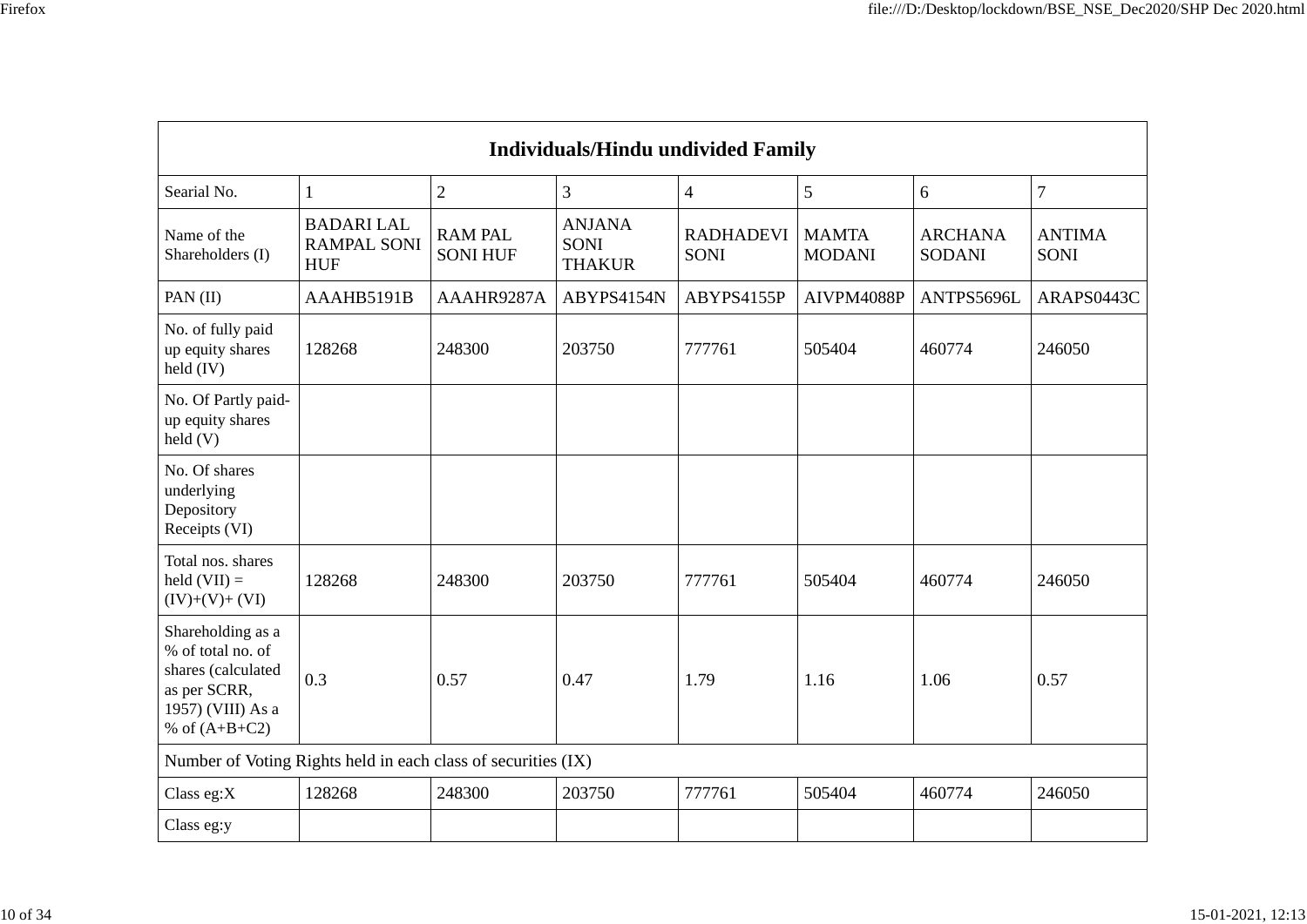| Total                                                                                                                                                                                      | 128268           | 248300           | 203750 | 777761 | 505404 | 460774 | 246050 |
|--------------------------------------------------------------------------------------------------------------------------------------------------------------------------------------------|------------------|------------------|--------|--------|--------|--------|--------|
| Total as a % of<br><b>Total Voting rights</b>                                                                                                                                              | 0.3              | 0.57             | 0.47   | 1.79   | 1.16   | 1.06   | 0.57   |
| No. Of Shares<br>Underlying<br>Outstanding<br>convertible<br>securities (X)                                                                                                                |                  |                  |        |        |        |        |        |
| No. of Shares<br>Underlying<br>Outstanding<br>Warrants (Xi)                                                                                                                                |                  |                  |        |        |        |        |        |
| No. Of Shares<br>Underlying<br>Outstanding<br>convertible<br>securities and No.<br>Of Warrants (Xi)<br>(a)                                                                                 |                  |                  |        |        |        |        |        |
| Shareholding, as a<br>% assuming full<br>conversion of<br>convertible<br>securities (as a<br>percentage of<br>diluted share<br>capital) $(XI)=$<br>$(VII)+(Xi)(a) As a$<br>% of $(A+B+C2)$ | 0.3              | 0.57             | 0.47   | 1.79   | 1.16   | 1.06   | 0.57   |
| Number of Locked in shares (XII)                                                                                                                                                           |                  |                  |        |        |        |        |        |
| No. $(a)$                                                                                                                                                                                  | $\boldsymbol{0}$ | $\overline{0}$   | 3750   | 377761 | 105404 | 60774  | 46050  |
| As a % of total<br>Shares held (b)                                                                                                                                                         | $\mathbf{0}$     | $\boldsymbol{0}$ | 1.84   | 48.57  | 20.86  | 13.19  | 18.72  |
| Number of Shares pledged or otherwise encumbered (XIII)                                                                                                                                    |                  |                  |        |        |        |        |        |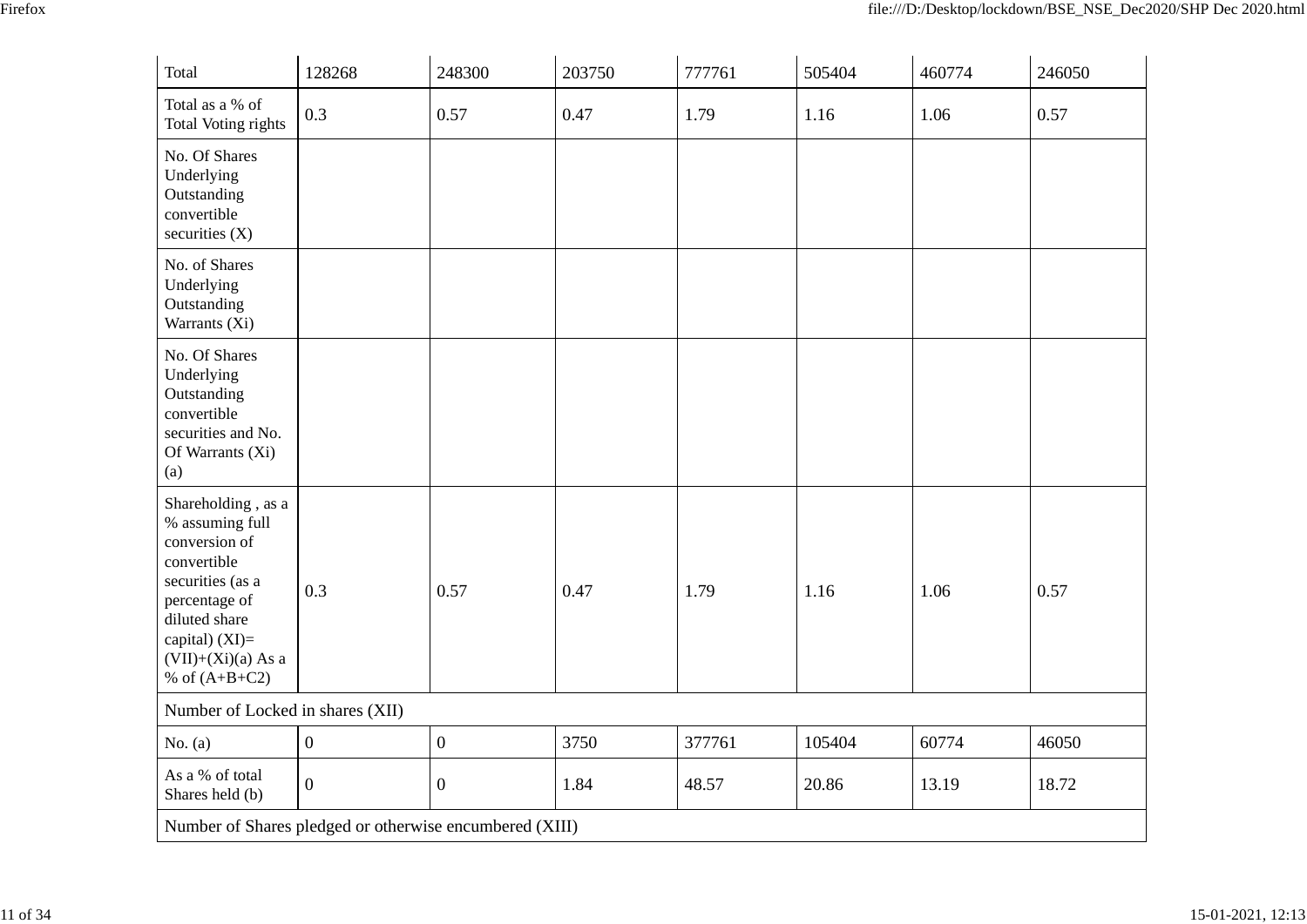| No. $(a)$                                                            |          |          |          |          |          |          |          |
|----------------------------------------------------------------------|----------|----------|----------|----------|----------|----------|----------|
| As a % of total<br>Shares held (b)                                   |          |          |          |          |          |          |          |
| Number of equity<br>shares held in<br>dematerialized<br>form $(XIV)$ | 128268   | 248300   | 3750     | 377761   | 105404   | 60774    | 46050    |
| Reason for not providing PAN                                         |          |          |          |          |          |          |          |
| Reason for not<br>providing PAN                                      |          |          |          |          |          |          |          |
| Shareholder type                                                     | Promoter | Promoter | Promoter | Promoter | Promoter | Promoter | Promoter |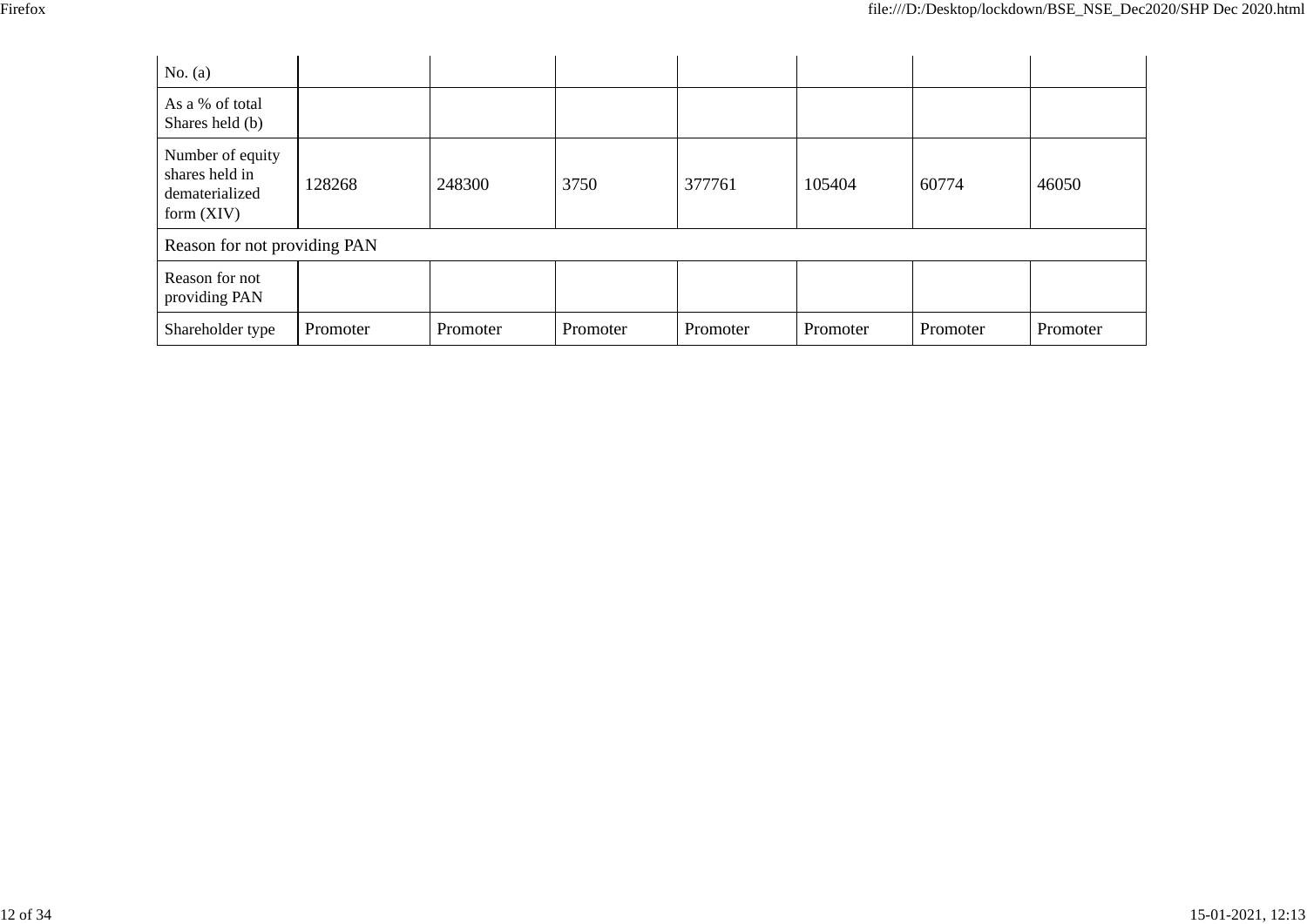|                                                                                                                      | <b>Individuals/Hindu undivided Family</b>                     |                     |                          |                       |  |  |  |  |  |  |
|----------------------------------------------------------------------------------------------------------------------|---------------------------------------------------------------|---------------------|--------------------------|-----------------------|--|--|--|--|--|--|
| Searial No.                                                                                                          | 8                                                             | 9                   | 10                       |                       |  |  |  |  |  |  |
| Name of the<br>Shareholders (I)                                                                                      | <b>ANURAG SONI</b>                                            | <b>RAM PAL SONI</b> | <b>SHRI NIWAS MODANI</b> | Click here to go back |  |  |  |  |  |  |
| PAN (II)                                                                                                             | BETPS9242G                                                    | ACEPS7628E          | AEEPM7708P               | Total                 |  |  |  |  |  |  |
| No. of fully paid<br>up equity shares<br>held (IV)                                                                   | 3710397                                                       | 1453950             | 499779                   | 8234433               |  |  |  |  |  |  |
| No. Of Partly paid-<br>up equity shares<br>$\text{held}(V)$                                                          |                                                               |                     |                          |                       |  |  |  |  |  |  |
| No. Of shares<br>underlying<br>Depository<br>Receipts (VI)                                                           |                                                               |                     |                          |                       |  |  |  |  |  |  |
| Total nos. shares<br>held $(VII) =$<br>$(IV)+(V)+(VI)$                                                               | 3710397                                                       | 1453950             | 499779                   | 8234433               |  |  |  |  |  |  |
| Shareholding as a<br>% of total no. of<br>shares (calculated<br>as per SCRR,<br>1957) (VIII) As a<br>% of $(A+B+C2)$ | 8.55                                                          | 3.35                | 1.15                     | 18.96                 |  |  |  |  |  |  |
|                                                                                                                      | Number of Voting Rights held in each class of securities (IX) |                     |                          |                       |  |  |  |  |  |  |
| Class eg:X                                                                                                           | 3710397                                                       | 1453950             | 499779                   | 8234433               |  |  |  |  |  |  |
| Class eg:y                                                                                                           |                                                               |                     |                          |                       |  |  |  |  |  |  |
| Total                                                                                                                | 3710397                                                       | 1453950             | 499779                   | 8234433               |  |  |  |  |  |  |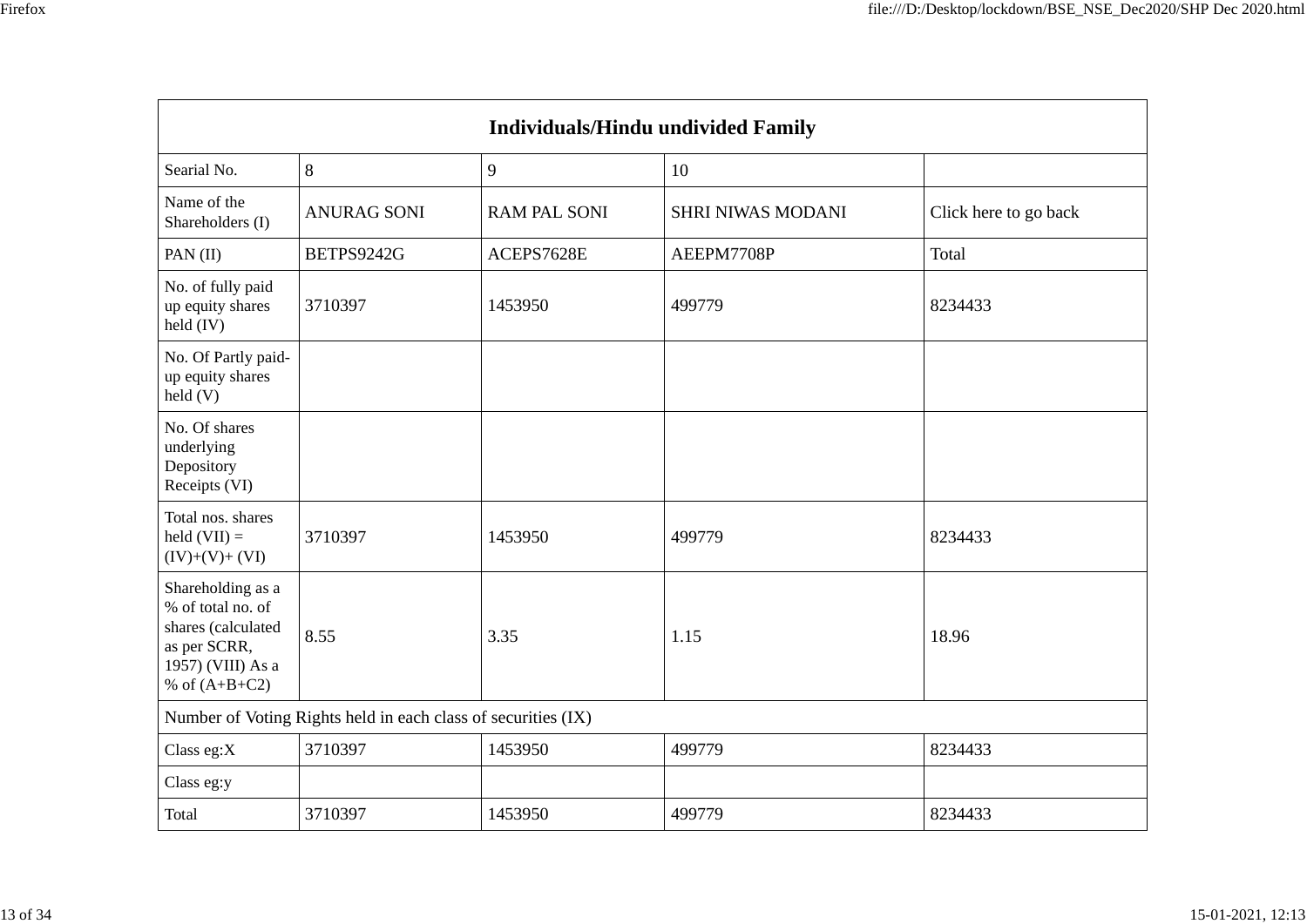| Total as a % of<br>Total Voting rights                                                                                                                                                   | 8.55                                                    | 3.35   | 1.15  | 18.96   |
|------------------------------------------------------------------------------------------------------------------------------------------------------------------------------------------|---------------------------------------------------------|--------|-------|---------|
| No. Of Shares<br>Underlying<br>Outstanding<br>convertible<br>securities (X)                                                                                                              |                                                         |        |       |         |
| No. of Shares<br>Underlying<br>Outstanding<br>Warrants (Xi)                                                                                                                              |                                                         |        |       |         |
| No. Of Shares<br>Underlying<br>Outstanding<br>convertible<br>securities and No.<br>Of Warrants (Xi)<br>(a)                                                                               |                                                         |        |       |         |
| Shareholding, as a<br>% assuming full<br>conversion of<br>convertible<br>securities (as a<br>percentage of<br>diluted share<br>capital) (XI)=<br>$(VII)+(Xi)(a) As a$<br>% of $(A+B+C2)$ | 8.55                                                    | 3.35   | 1.15  | 18.96   |
| Number of Locked in shares (XII)                                                                                                                                                         |                                                         |        |       |         |
| No. $(a)$                                                                                                                                                                                | 2710397                                                 | 453950 | 99779 | 3857865 |
| As a % of total<br>Shares held (b)                                                                                                                                                       | 73.05                                                   | 31.22  | 19.96 | 46.85   |
|                                                                                                                                                                                          | Number of Shares pledged or otherwise encumbered (XIII) |        |       |         |
| No. $(a)$                                                                                                                                                                                |                                                         |        |       |         |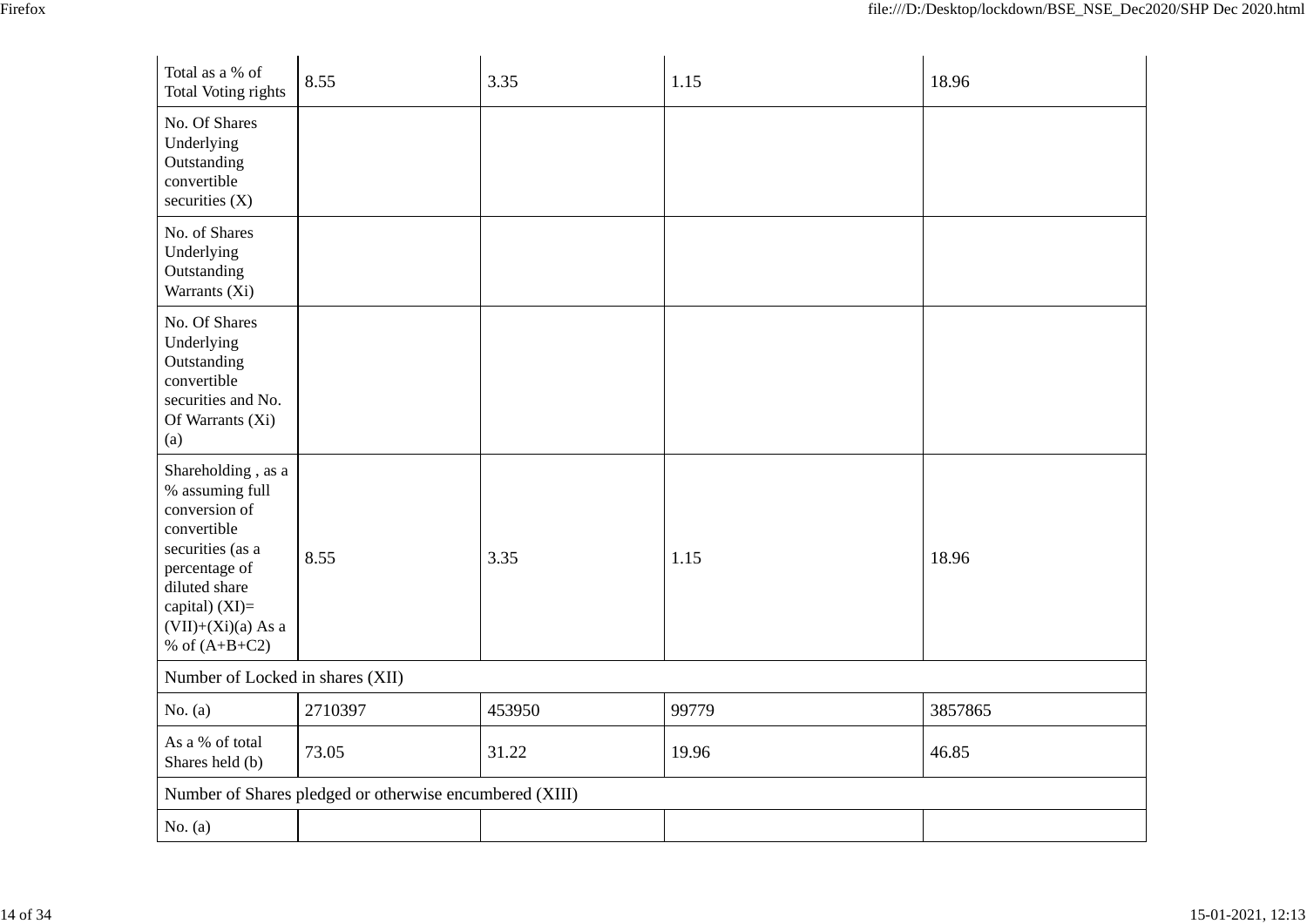| As a % of total<br>Shares held (b)                                   |          |          |          |         |
|----------------------------------------------------------------------|----------|----------|----------|---------|
| Number of equity<br>shares held in<br>dematerialized<br>form $(XIV)$ | 2710397  | 453950   | 99779    | 4234433 |
| Reason for not providing PAN                                         |          |          |          |         |
| Reason for not<br>providing PAN                                      |          |          |          |         |
| Shareholder type                                                     | Promoter | Promoter | Promoter |         |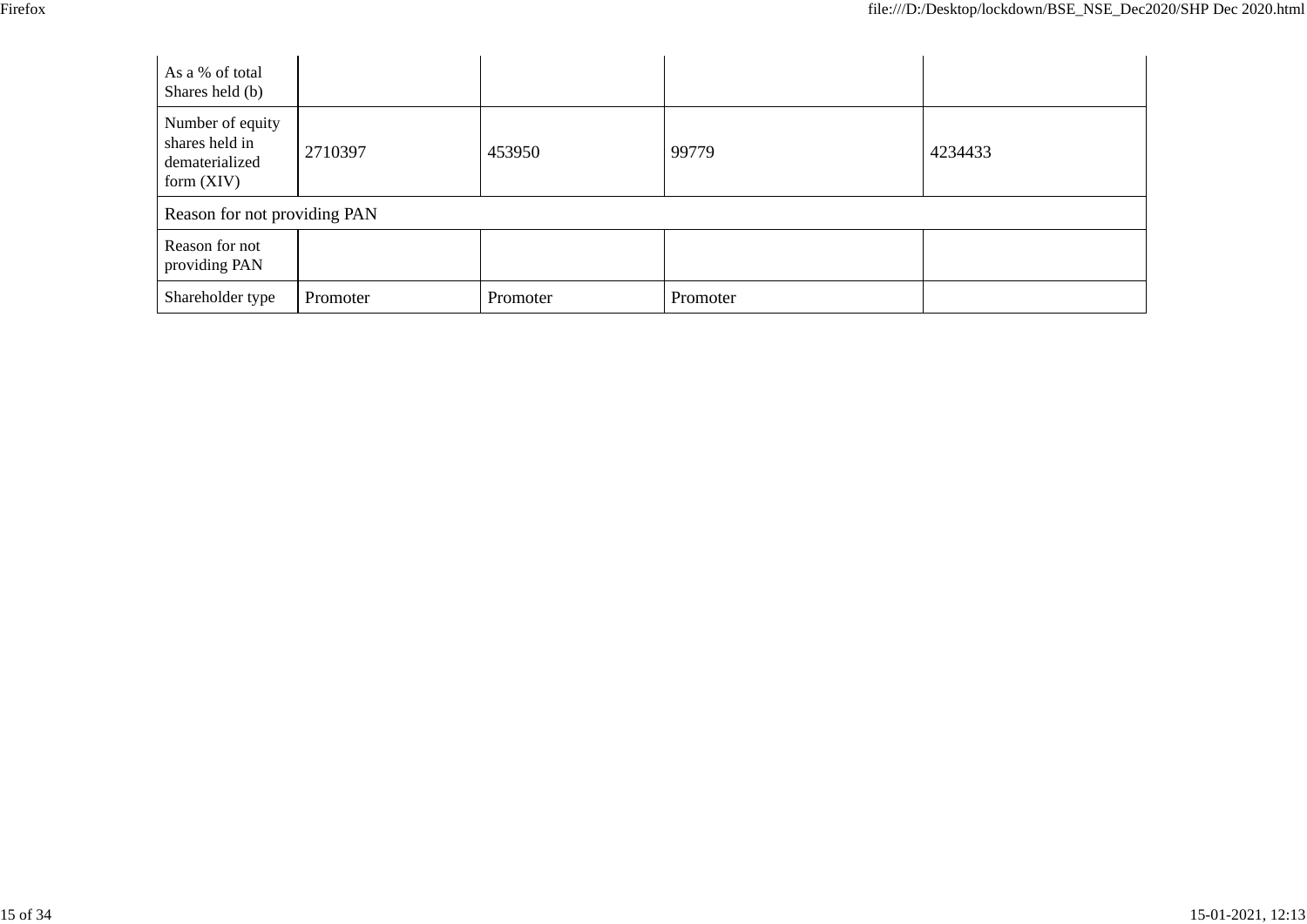| ×<br>v<br>۰. |  |
|--------------|--|
|              |  |

| Any Other (specify)                                                                                |                                                        |                                                      |                                                                  |                                                   |                                                                       |                                                    |                                                                         |  |  |  |
|----------------------------------------------------------------------------------------------------|--------------------------------------------------------|------------------------------------------------------|------------------------------------------------------------------|---------------------------------------------------|-----------------------------------------------------------------------|----------------------------------------------------|-------------------------------------------------------------------------|--|--|--|
| Searial No.                                                                                        | $\mathbf{1}$                                           | $\overline{2}$                                       | 3                                                                | $\overline{4}$                                    | 5                                                                     | 6                                                  | $\overline{7}$                                                          |  |  |  |
| Category                                                                                           | <b>Bodies</b><br>Corporate                             | <b>Bodies</b><br>Corporate                           | <b>Bodies</b><br>Corporate                                       | <b>Bodies</b><br>Corporate                        | <b>Bodies</b><br>Corporate                                            | <b>Bodies</b><br>Corporate                         | <b>Bodies</b><br>Corporate                                              |  |  |  |
| Name of the<br>Shareholders (I)                                                                    | <b>FINWORTH</b><br><b>INVESTMENT</b><br><b>PVT LTD</b> | <b>HAWAMAHAL</b><br><b>FINANCE PVT</b><br><b>LTD</b> | <b>NECCO</b><br><b>SHIPPING</b><br><b>COMPANY</b><br>PRIVATE LTD | <b>NIKITA</b><br><b>CREDITS</b><br><b>PVT LTD</b> | <b>NEELGAGAN</b><br><b>COMMERCIAL</b><br><b>COMPANY</b><br><b>LTD</b> | <b>SCORPIO</b><br><b>CREDITS</b><br><b>PVT LTD</b> | <b>SARVODAYA</b><br><b>HOLDINGS</b><br><b>PRIVATE</b><br><b>LIMITED</b> |  |  |  |
| PAN (II)                                                                                           | AAACF2356F                                             | AAACH5924M                                           | AAACN0310M                                                       | AAACN0356R                                        | AAACN1950D                                                            | AAACS4060K                                         | AAACS8303F                                                              |  |  |  |
| No. of the<br>Shareholders (I)                                                                     | 1                                                      | 1                                                    | $\mathbf{1}$                                                     | 1                                                 | 1                                                                     | 1                                                  | $\mathbf{1}$                                                            |  |  |  |
| No. of fully paid<br>up equity shares<br>held (IV)                                                 | 475260                                                 | 2335500                                              | 282450                                                           | 358200                                            | 1400000                                                               | 536255                                             | 1127771                                                                 |  |  |  |
| No. Of Partly<br>paid-up equity<br>shares held (V)                                                 |                                                        |                                                      |                                                                  |                                                   |                                                                       |                                                    |                                                                         |  |  |  |
| No. Of shares<br>underlying<br>Depository<br>Receipts (VI)                                         |                                                        |                                                      |                                                                  |                                                   |                                                                       |                                                    |                                                                         |  |  |  |
| Total nos. shares<br>held $(VII) =$<br>$(IV)+(V)+(VI)$                                             | 475260                                                 | 2335500                                              | 282450                                                           | 358200                                            | 1400000                                                               | 536255                                             | 1127771                                                                 |  |  |  |
| Shareholding as<br>a % of total no.<br>of shares<br>(calculated as<br>per SCRR,<br>1957) (VIII) As | 1.09                                                   | 5.38                                                 | 0.65                                                             | 0.82                                              | 3.22                                                                  | 1.23                                               | 2.6                                                                     |  |  |  |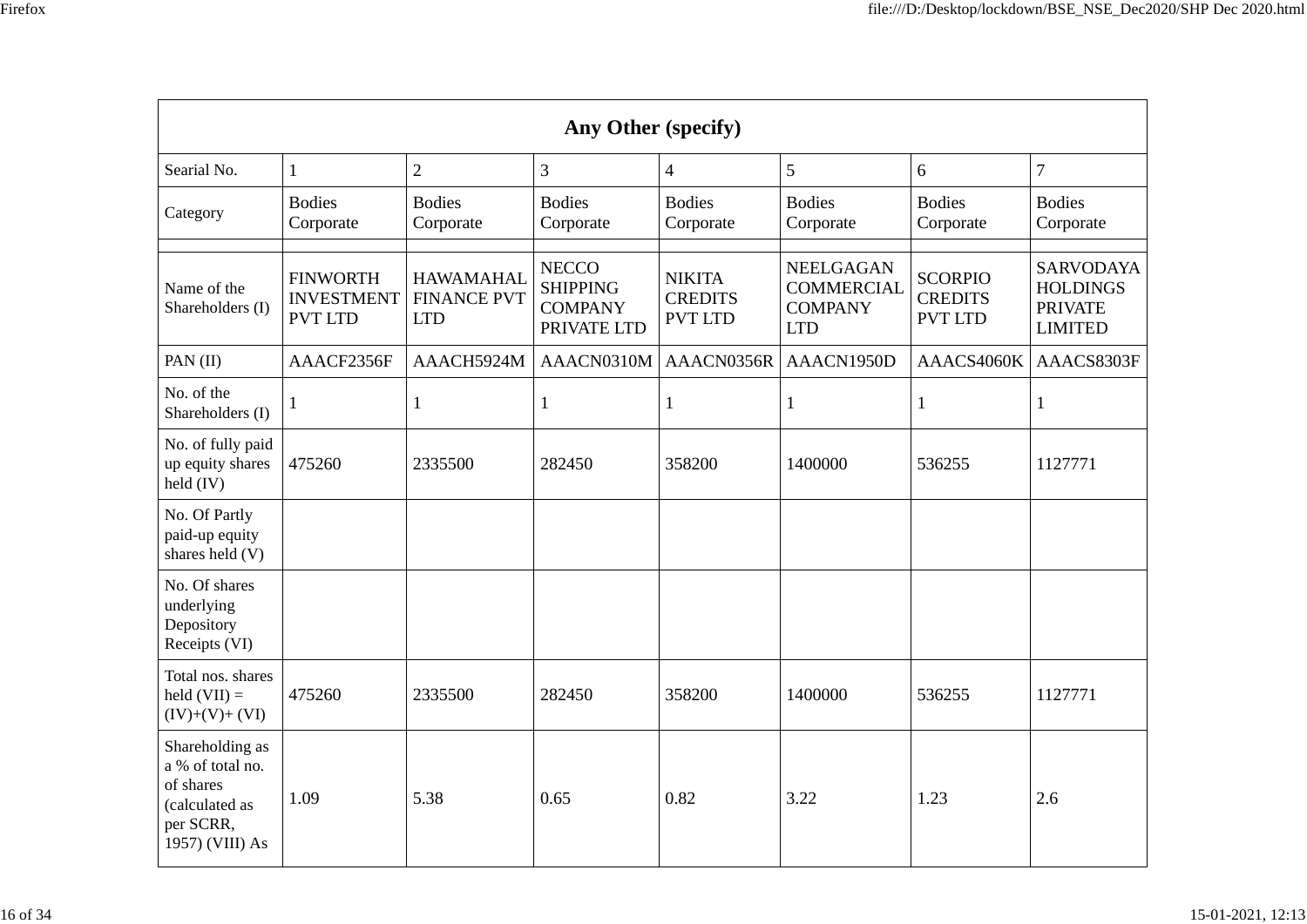| a % of<br>$(A+B+C2)$                                                                                                                                                                 |        |         |        |        |         |        |         |  |  |  |
|--------------------------------------------------------------------------------------------------------------------------------------------------------------------------------------|--------|---------|--------|--------|---------|--------|---------|--|--|--|
| Number of Voting Rights held in each class of securities (IX)                                                                                                                        |        |         |        |        |         |        |         |  |  |  |
| Class eg: X                                                                                                                                                                          | 475260 | 2335500 | 282450 | 358200 | 1400000 | 536255 | 1127771 |  |  |  |
| Class eg:y                                                                                                                                                                           |        |         |        |        |         |        |         |  |  |  |
| Total                                                                                                                                                                                | 475260 | 2335500 | 282450 | 358200 | 1400000 | 536255 | 1127771 |  |  |  |
| Total as a % of<br><b>Total Voting</b><br>rights                                                                                                                                     | 1.09   | 5.38    | 0.65   | 0.82   | 3.22    | 1.23   | 2.6     |  |  |  |
| No. Of Shares<br>Underlying<br>Outstanding<br>convertible<br>securities $(X)$                                                                                                        |        |         |        |        |         |        |         |  |  |  |
| No. of Shares<br>Underlying<br>Outstanding<br>Warrants (Xi)                                                                                                                          |        |         |        |        |         |        |         |  |  |  |
| No. Of Shares<br>Underlying<br>Outstanding<br>convertible<br>securities and<br>No. Of Warrants<br>$(Xi)$ (a)                                                                         |        |         |        |        |         |        |         |  |  |  |
| Shareholding,<br>as a % assuming<br>full conversion<br>of convertible<br>securities (as a<br>percentage of<br>diluted share<br>capital) (XI)=<br>$(VII)+(X)$ As a<br>% of $(A+B+C2)$ | 1.09   | 5.38    | 0.65   | 0.82   | 3.22    | 1.23   | 2.6     |  |  |  |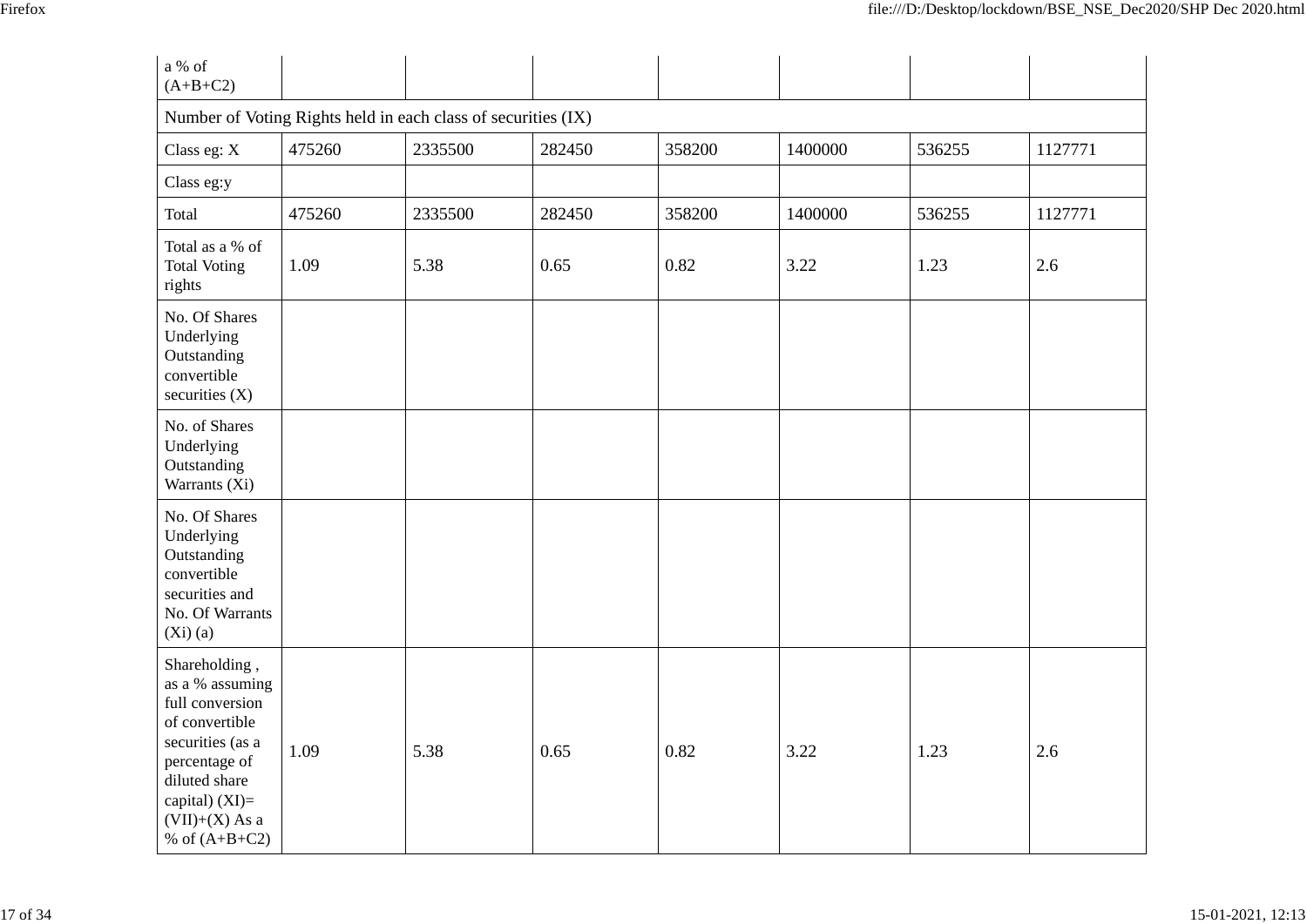|                                                                         | Number of Locked in shares (XII) |                                                         |                   |                   |                  |                   |                   |  |
|-------------------------------------------------------------------------|----------------------------------|---------------------------------------------------------|-------------------|-------------------|------------------|-------------------|-------------------|--|
| No. $(a)$                                                               | $\mathbf{0}$                     | $\overline{0}$                                          | $\boldsymbol{0}$  | $\boldsymbol{0}$  | $\boldsymbol{0}$ | $\overline{0}$    | $\boldsymbol{0}$  |  |
| As a % of total<br>Shares held (b)                                      | $\overline{0}$                   | $\mathbf{0}$                                            | $\theta$          | $\boldsymbol{0}$  | $\boldsymbol{0}$ | 0                 | $\mathbf{0}$      |  |
|                                                                         |                                  | Number of Shares pledged or otherwise encumbered (XIII) |                   |                   |                  |                   |                   |  |
| No. $(a)$                                                               |                                  |                                                         |                   |                   |                  |                   |                   |  |
| As a % of total<br>Shares held (b)                                      |                                  |                                                         |                   |                   |                  |                   |                   |  |
| Number of<br>equity shares<br>held in<br>dematerialized<br>form $(XIV)$ | 475260                           | 2335500                                                 | 282450            | 358200            | 1400000          | 536255            | 1127771           |  |
| Reason for not providing PAN                                            |                                  |                                                         |                   |                   |                  |                   |                   |  |
| Reason for not<br>providing PAN                                         |                                  |                                                         |                   |                   |                  |                   |                   |  |
| Shareholder type                                                        | Promoter<br>Group                | Promoter Group                                          | Promoter<br>Group | Promoter<br>Group | Promoter Group   | Promoter<br>Group | Promoter<br>Group |  |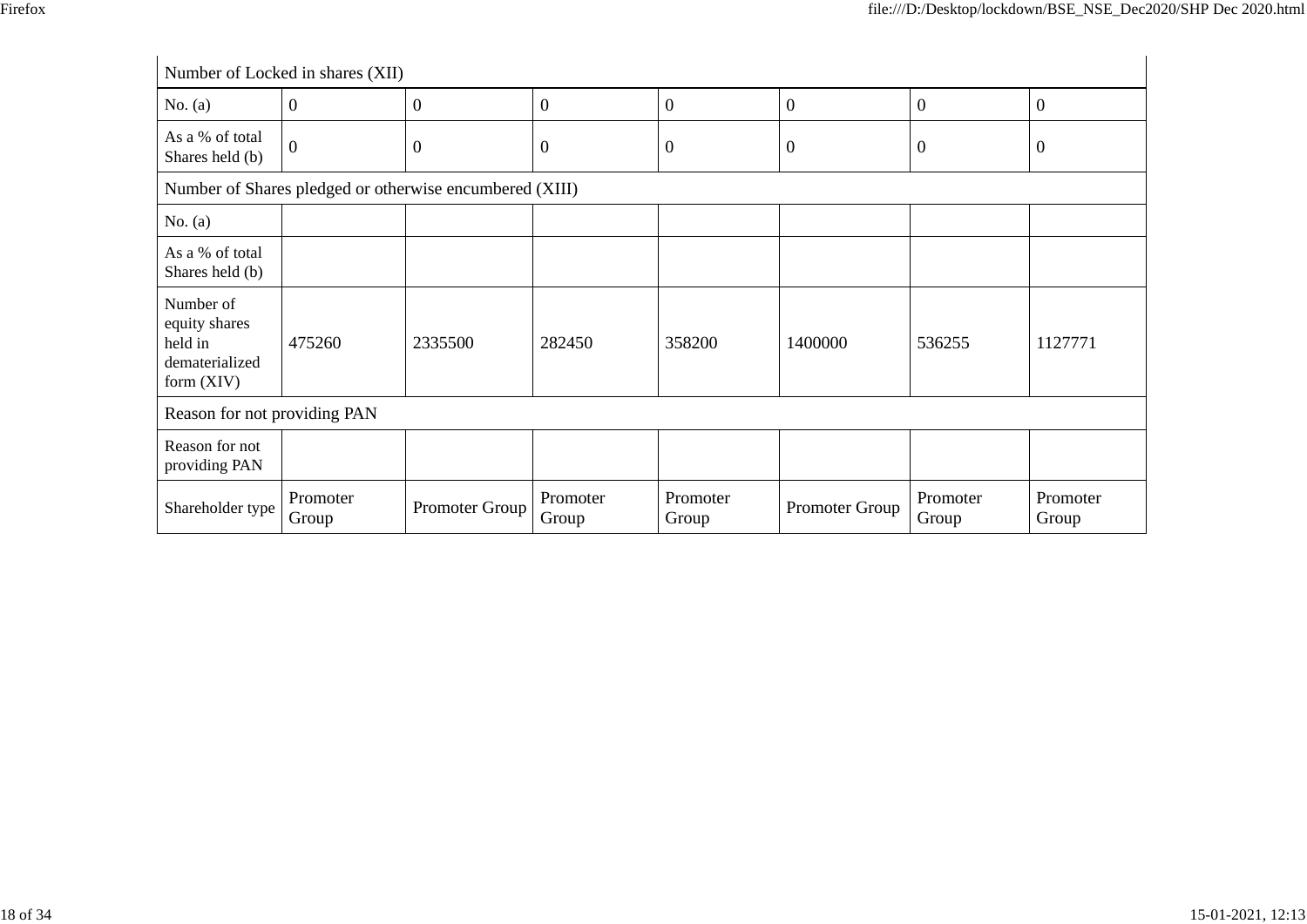| ۰. | ×<br>v |
|----|--------|
|    |        |

| Any Other (specify)                                                                                                  |                                                |                                                  |                                                   |                                                   |                                                         |                                         |                                                       |
|----------------------------------------------------------------------------------------------------------------------|------------------------------------------------|--------------------------------------------------|---------------------------------------------------|---------------------------------------------------|---------------------------------------------------------|-----------------------------------------|-------------------------------------------------------|
| Searial No.                                                                                                          | 8                                              | 9                                                | 10                                                | 11                                                | 12                                                      | 13                                      | 14                                                    |
| Category                                                                                                             | <b>Bodies</b><br>Corporate                     | <b>Bodies</b><br>Corporate                       | <b>Bodies</b><br>Corporate                        | <b>Bodies</b><br>Corporate                        | <b>Bodies</b><br>Corporate                              | <b>Bodies</b><br>Corporate              | <b>Bodies</b><br>Corporate                            |
| Name of the<br>Shareholders (I)                                                                                      | <b>SANGAM</b><br><b>GRANITE</b><br>PRIVATE LTD | <b>SANGAM</b><br><b>FINCAP</b><br><b>LIMITED</b> | <b>SAHYOG</b><br><b>FINANCE</b><br><b>LIMITED</b> | <b>SANGAM</b><br><b>SUITING</b><br><b>PVT LTD</b> | <b>PARK VIEW</b><br><b>INVESTMENT</b><br><b>PVT LTD</b> | <b>SANGAME</b><br>COM<br><b>LIMITED</b> | <b>SANGAM</b><br><b>BUSINESS</b><br><b>CREDIT LTD</b> |
| PAN (II)                                                                                                             | AACCS0056P                                     | AACCS0057N                                       | AACCS0058D                                        | AACCS2398L                                        | AADCP0314J                                              | AAHCS4551N                              | AAACS8302E                                            |
| No. of the<br>Shareholders (I)                                                                                       | 1                                              | 1                                                | 1                                                 | 1                                                 | 1                                                       | 1                                       | $\boldsymbol{0}$                                      |
| No. of fully paid<br>up equity shares<br>held (IV)                                                                   | 120815                                         | 2216145                                          | 232750                                            | 263670                                            | 226065                                                  | 7873087                                 | $\boldsymbol{0}$                                      |
| No. Of Partly paid-<br>up equity shares<br>$\text{held}(V)$                                                          |                                                |                                                  |                                                   |                                                   |                                                         |                                         |                                                       |
| No. Of shares<br>underlying<br>Depository<br>Receipts (VI)                                                           |                                                |                                                  |                                                   |                                                   |                                                         |                                         |                                                       |
| Total nos. shares<br>held $(VII) =$<br>$(IV)+(V)+(VI)$                                                               | 120815                                         | 2216145                                          | 232750                                            | 263670                                            | 226065                                                  | 7873087                                 | $\boldsymbol{0}$                                      |
| Shareholding as a<br>% of total no. of<br>shares (calculated<br>as per SCRR,<br>1957) (VIII) As a<br>% of $(A+B+C2)$ | 0.28                                           | 5.1                                              | 0.54                                              | 0.61                                              | 0.52                                                    | 18.13                                   | $\mathbf{0}$                                          |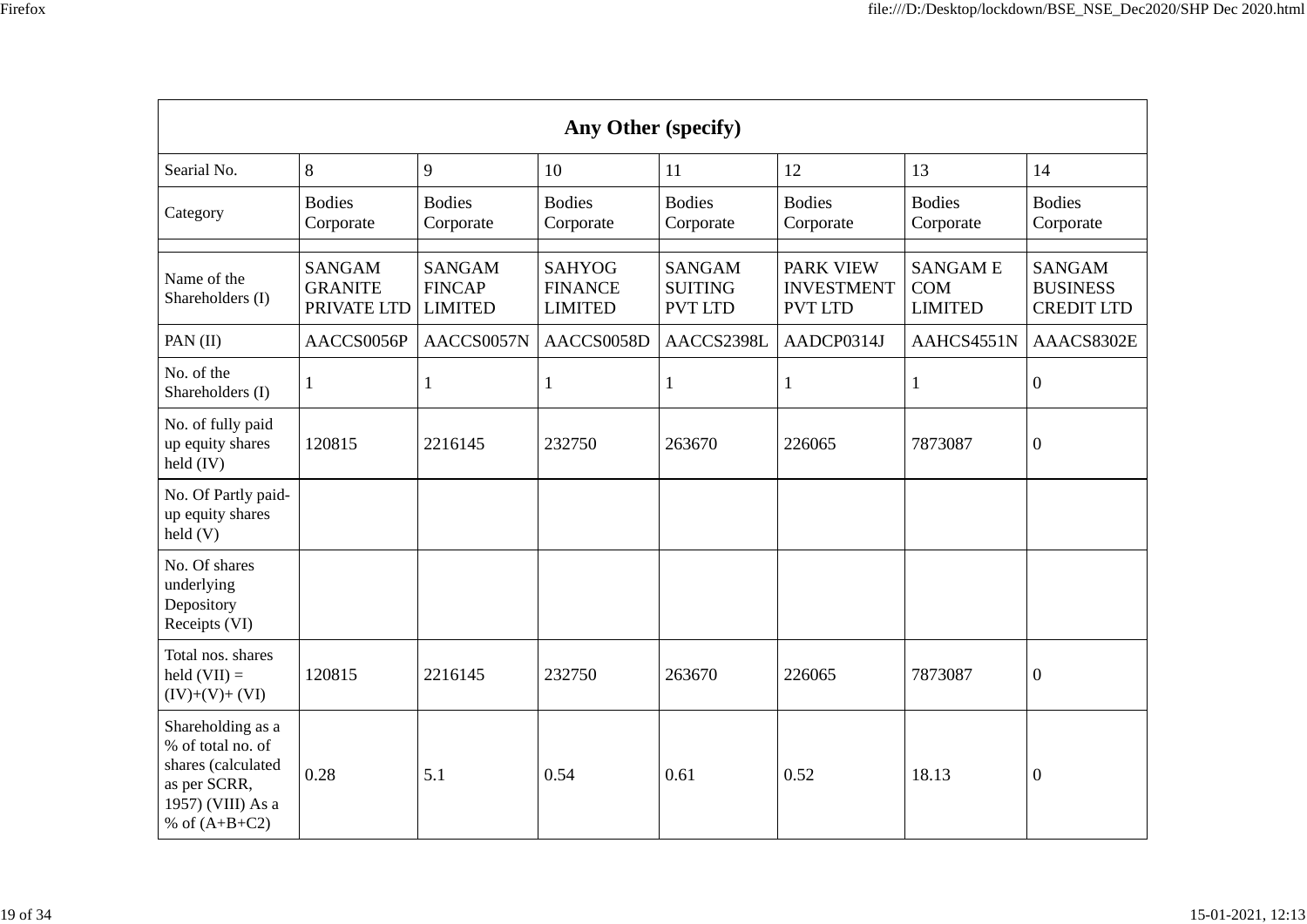| Number of Voting Rights held in each class of securities (IX)                                                                                                                          |                  |                  |                  |                  |                  |                  |                  |
|----------------------------------------------------------------------------------------------------------------------------------------------------------------------------------------|------------------|------------------|------------------|------------------|------------------|------------------|------------------|
| Class eg: X                                                                                                                                                                            | 120815           | 2216145          | 232750           | 263670           | 226065           | 7873087          | $\boldsymbol{0}$ |
| Class eg:y                                                                                                                                                                             |                  |                  |                  |                  |                  |                  |                  |
| Total                                                                                                                                                                                  | 120815           | 2216145          | 232750           | 263670           | 226065           | 7873087          | $\boldsymbol{0}$ |
| Total as a % of<br><b>Total Voting rights</b>                                                                                                                                          | 0.28             | 5.1              | 0.54             | 0.61             | 0.52             | 18.13            | $\boldsymbol{0}$ |
| No. Of Shares<br>Underlying<br>Outstanding<br>convertible<br>securities $(X)$                                                                                                          |                  |                  |                  |                  |                  |                  |                  |
| No. of Shares<br>Underlying<br>Outstanding<br>Warrants (Xi)                                                                                                                            |                  |                  |                  |                  |                  |                  |                  |
| No. Of Shares<br>Underlying<br>Outstanding<br>convertible<br>securities and No.<br>Of Warrants (Xi)<br>(a)                                                                             |                  |                  |                  |                  |                  |                  |                  |
| Shareholding, as a<br>% assuming full<br>conversion of<br>convertible<br>securities (as a<br>percentage of<br>diluted share<br>capital) $(XI)=$<br>$(VII)+(X)$ As a %<br>of $(A+B+C2)$ | 0.28             | 5.1              | 0.54             | 0.61             | 0.52             | 18.13            | $\boldsymbol{0}$ |
| Number of Locked in shares (XII)                                                                                                                                                       |                  |                  |                  |                  |                  |                  |                  |
| No. $(a)$                                                                                                                                                                              | $\boldsymbol{0}$ | $\boldsymbol{0}$ | $\boldsymbol{0}$ | $\boldsymbol{0}$ | $\boldsymbol{0}$ | $\boldsymbol{0}$ | $\boldsymbol{0}$ |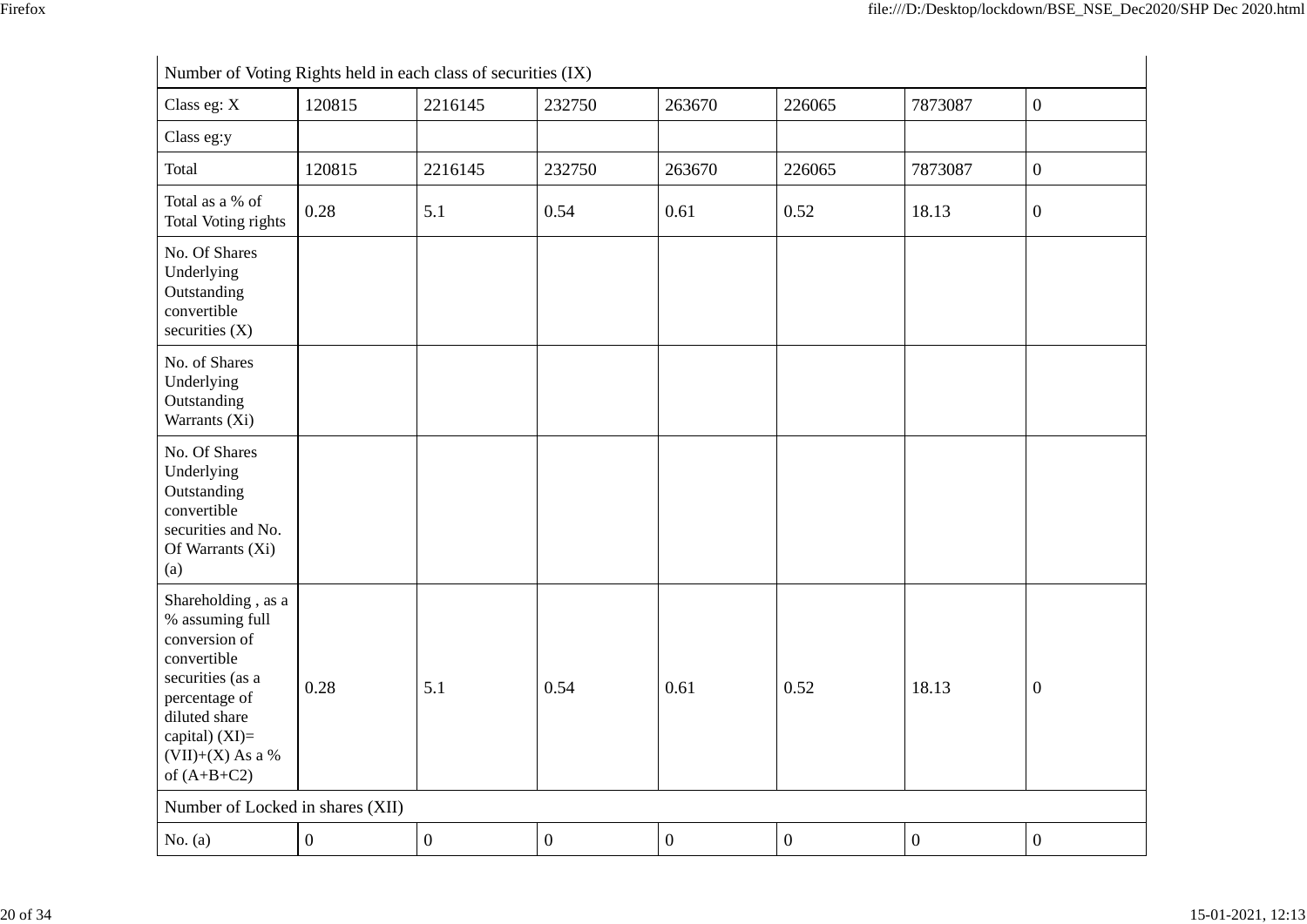| ۰,<br>۰, |  |
|----------|--|
|          |  |

| As a % of total<br>Shares held (b)                                   | $\mathbf{0}$                 | $\boldsymbol{0}$  | $\theta$          | $\boldsymbol{0}$  | $\boldsymbol{0}$ | $\theta$          | $\overline{0}$    |
|----------------------------------------------------------------------|------------------------------|-------------------|-------------------|-------------------|------------------|-------------------|-------------------|
| Number of Shares pledged or otherwise encumbered (XIII)              |                              |                   |                   |                   |                  |                   |                   |
| No. $(a)$                                                            |                              |                   |                   |                   |                  |                   |                   |
| As a % of total<br>Shares held (b)                                   |                              |                   |                   |                   |                  |                   |                   |
| Number of equity<br>shares held in<br>dematerialized<br>form $(XIV)$ | 120815                       | 2216145           | 232750            | 263670            | 226065           | 7873087           | $\overline{0}$    |
|                                                                      | Reason for not providing PAN |                   |                   |                   |                  |                   |                   |
| Reason for not<br>providing PAN                                      |                              |                   |                   |                   |                  |                   |                   |
| Shareholder type                                                     | Promoter<br>Group            | Promoter<br>Group | Promoter<br>Group | Promoter<br>Group | Promoter Group   | Promoter<br>Group | Promoter<br>Group |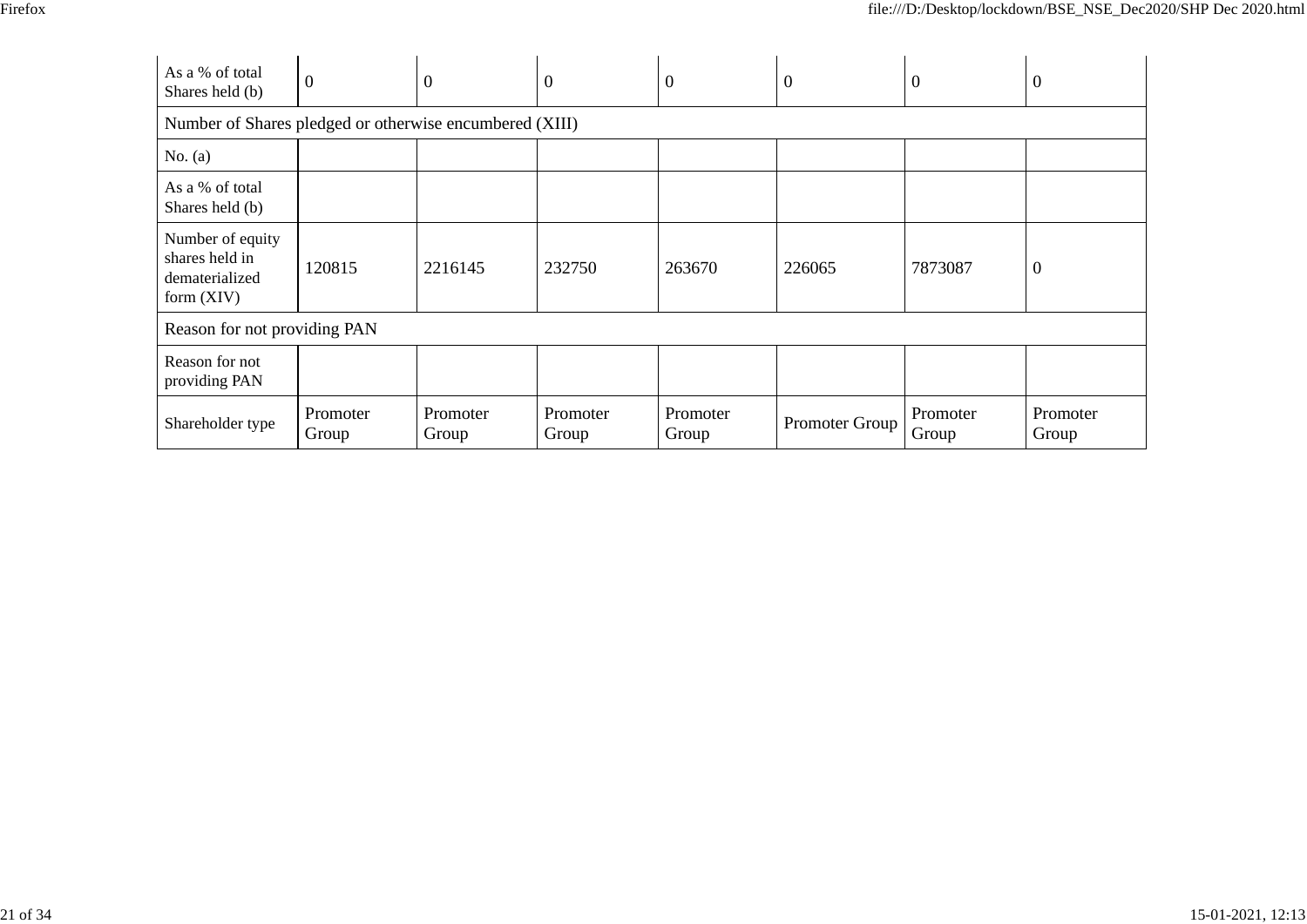| Any Other (specify)                                                                                                  |                                                               |                       |  |  |
|----------------------------------------------------------------------------------------------------------------------|---------------------------------------------------------------|-----------------------|--|--|
| Searial No.                                                                                                          | 15                                                            |                       |  |  |
| Category                                                                                                             | <b>Bodies Corporate</b>                                       | Click here to go back |  |  |
| Name of the<br>Shareholders (I)                                                                                      | <b>SANGAM INFRATECH LIMITED</b>                               |                       |  |  |
| PAN (II)                                                                                                             | AALCS2358D                                                    | Total                 |  |  |
| No. of the<br>Shareholders (I)                                                                                       | $\boldsymbol{0}$                                              | 13                    |  |  |
| No. of fully paid<br>up equity shares<br>held $(IV)$                                                                 | $\boldsymbol{0}$                                              | 17447968              |  |  |
| No. Of Partly paid-<br>up equity shares<br>held(V)                                                                   |                                                               |                       |  |  |
| No. Of shares<br>underlying<br>Depository<br>Receipts (VI)                                                           |                                                               |                       |  |  |
| Total nos. shares<br>held $(VII) =$<br>$(IV)+(V)+(VI)$                                                               | $\boldsymbol{0}$                                              | 17447968              |  |  |
| Shareholding as a<br>% of total no. of<br>shares (calculated<br>as per SCRR,<br>1957) (VIII) As a<br>% of $(A+B+C2)$ | $\theta$                                                      | 40.18                 |  |  |
|                                                                                                                      | Number of Voting Rights held in each class of securities (IX) |                       |  |  |
| Class eg: X                                                                                                          | $\boldsymbol{0}$                                              | 17447968              |  |  |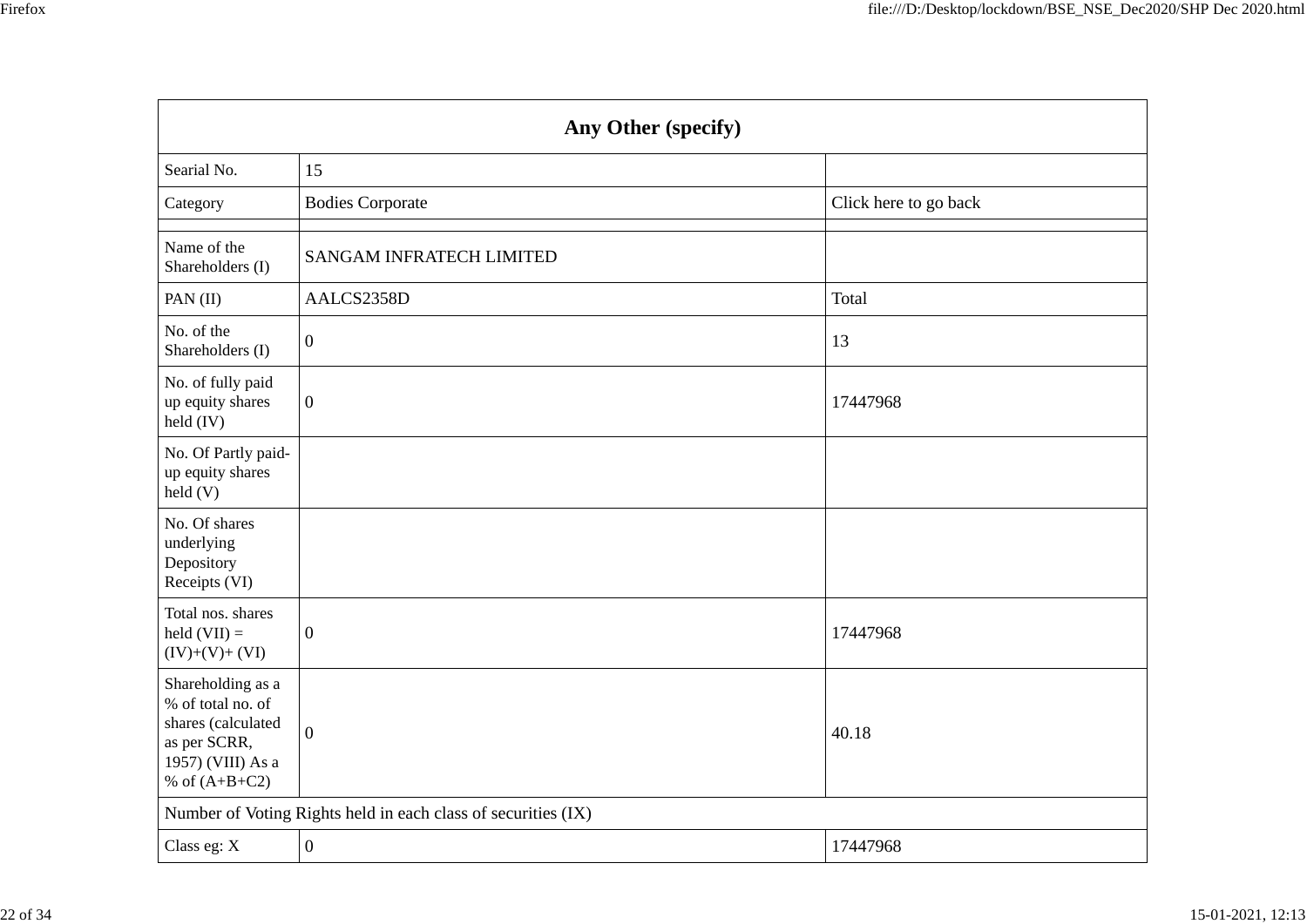| Class eg:y                                                                                                                                                                           |                                  |                  |  |  |  |
|--------------------------------------------------------------------------------------------------------------------------------------------------------------------------------------|----------------------------------|------------------|--|--|--|
| Total                                                                                                                                                                                | $\boldsymbol{0}$                 | 17447968         |  |  |  |
| Total as a % of<br><b>Total Voting rights</b>                                                                                                                                        | $\boldsymbol{0}$                 | 40.18            |  |  |  |
| No. Of Shares<br>Underlying<br>Outstanding<br>convertible<br>securities $(X)$                                                                                                        |                                  |                  |  |  |  |
| No. of Shares<br>Underlying<br>Outstanding<br>Warrants (Xi)                                                                                                                          |                                  |                  |  |  |  |
| No. Of Shares<br>Underlying<br>Outstanding<br>convertible<br>securities and No.<br>Of Warrants (Xi)<br>(a)                                                                           |                                  |                  |  |  |  |
| Shareholding, as a<br>% assuming full<br>conversion of<br>convertible<br>securities (as a<br>percentage of<br>diluted share<br>capital) (XI)=<br>$(VII)+(X)$ As a %<br>of $(A+B+C2)$ | $\mathbf{0}$                     | 40.18            |  |  |  |
|                                                                                                                                                                                      | Number of Locked in shares (XII) |                  |  |  |  |
| No. $(a)$                                                                                                                                                                            | $\boldsymbol{0}$                 | $\boldsymbol{0}$ |  |  |  |
| As a % of total<br>Shares held (b)                                                                                                                                                   | $\boldsymbol{0}$                 | $\boldsymbol{0}$ |  |  |  |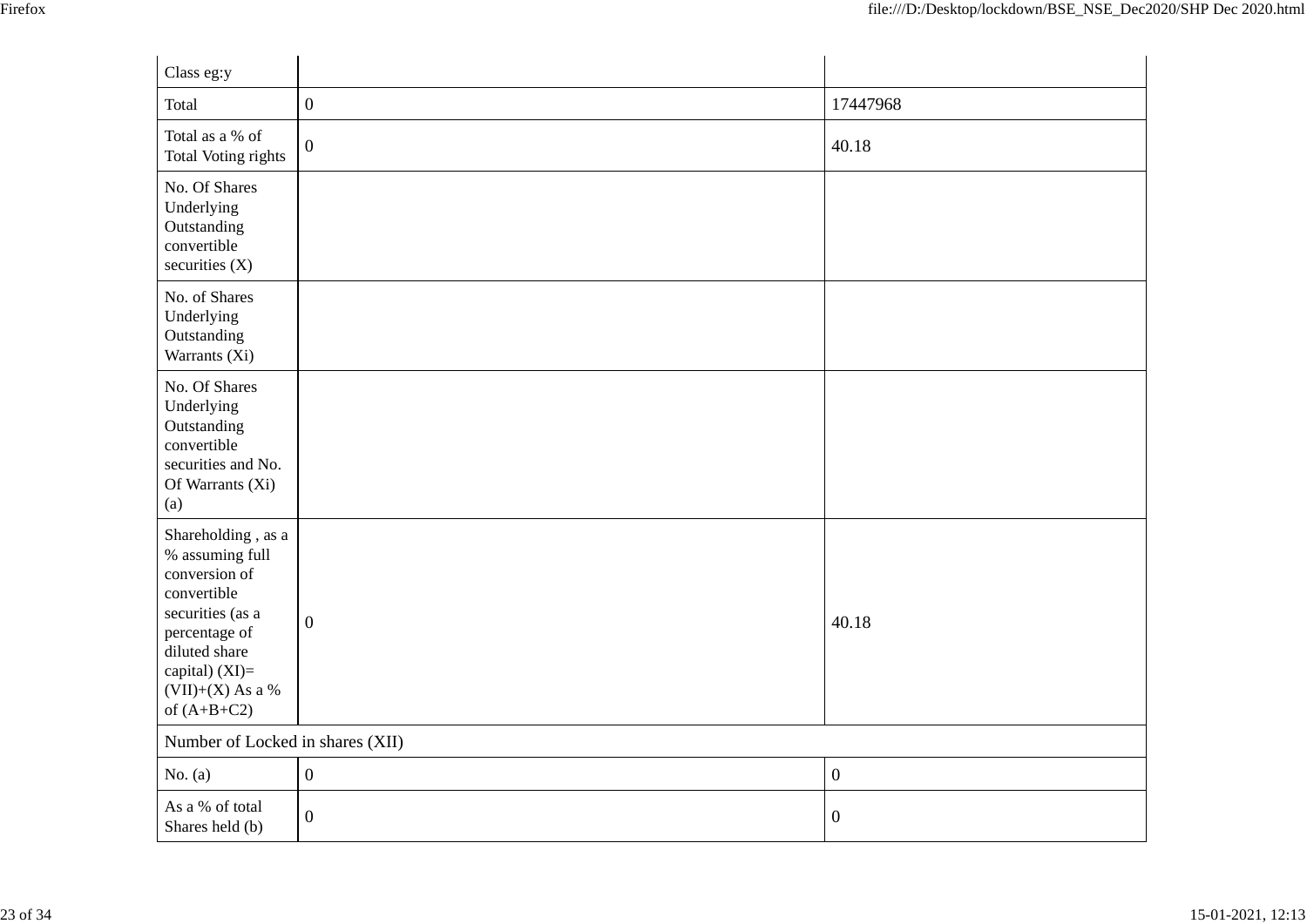| Number of Shares pledged or otherwise encumbered (XIII)              |                |          |  |
|----------------------------------------------------------------------|----------------|----------|--|
| No. $(a)$                                                            |                |          |  |
| As a % of total<br>Shares held (b)                                   |                |          |  |
| Number of equity<br>shares held in<br>dematerialized<br>form $(XIV)$ | $\mathbf{0}$   | 17447968 |  |
| Reason for not providing PAN                                         |                |          |  |
| Reason for not<br>providing PAN                                      |                |          |  |
| Shareholder type                                                     | Promoter Group |          |  |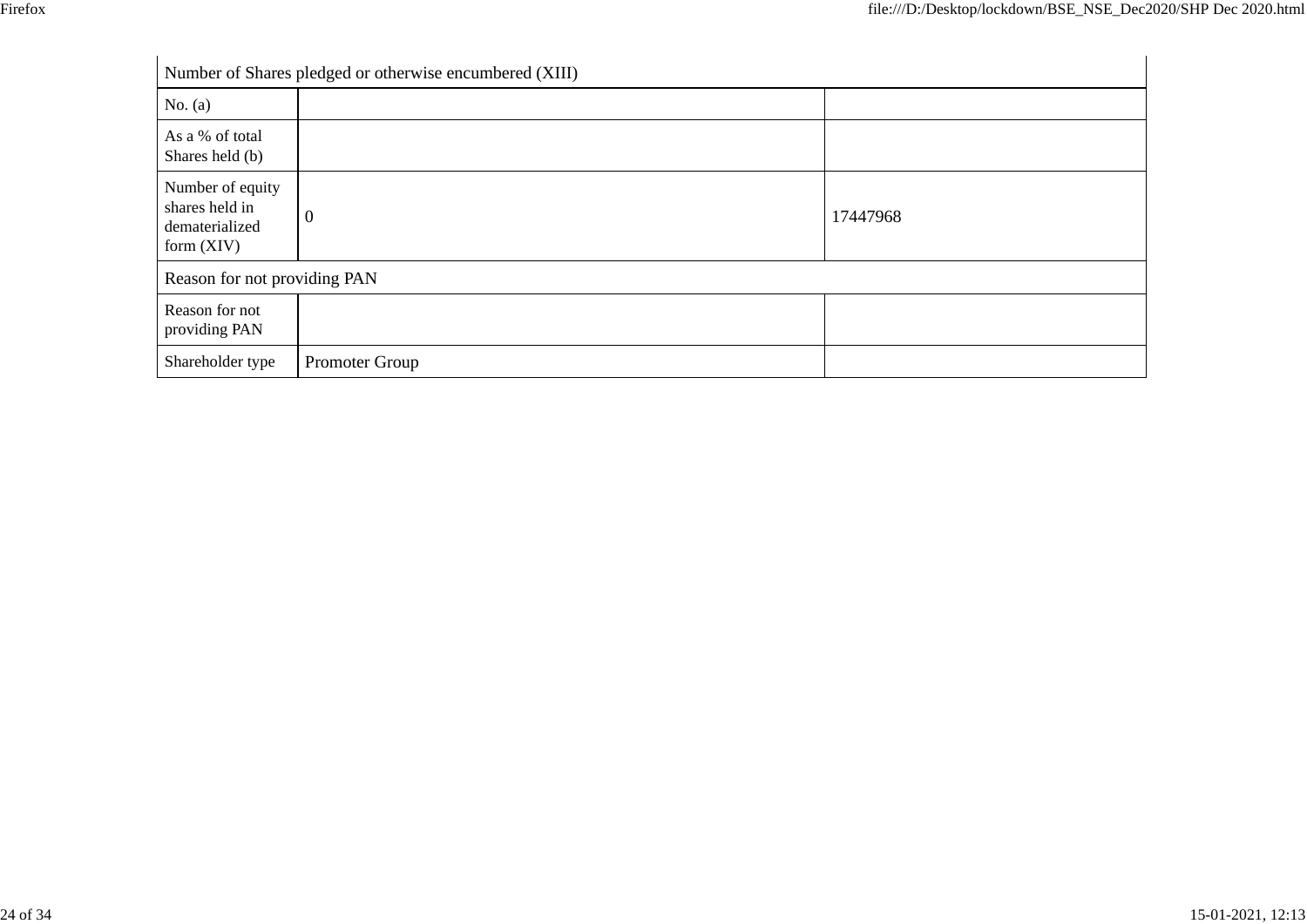| <b>Insurance Companies</b>                                                                                           |                                                               |                       |  |
|----------------------------------------------------------------------------------------------------------------------|---------------------------------------------------------------|-----------------------|--|
| Searial No.                                                                                                          | $\mathbf{1}$                                                  |                       |  |
| Name of the<br>Shareholders (I)                                                                                      | GENERAL INSURANCE CORPORATION OF INDIA                        | Click here to go back |  |
| PAN (II)                                                                                                             | AAACG0615N                                                    | Total                 |  |
| No. of fully paid<br>up equity shares<br>held (IV)                                                                   | 627272                                                        | 627272                |  |
| No. Of Partly paid-<br>up equity shares<br>$\text{held}(V)$                                                          |                                                               |                       |  |
| No. Of shares<br>underlying<br>Depository<br>Receipts (VI)                                                           |                                                               |                       |  |
| Total nos. shares<br>held $(VII) =$<br>$(IV)+(V)+(VI)$                                                               | 627272                                                        | 627272                |  |
| Shareholding as a<br>% of total no. of<br>shares (calculated<br>as per SCRR,<br>1957) (VIII) As a<br>% of $(A+B+C2)$ | 1.44                                                          | 1.44                  |  |
|                                                                                                                      | Number of Voting Rights held in each class of securities (IX) |                       |  |
| Class eg: X                                                                                                          | 627272                                                        | 627272                |  |
| Class eg:y                                                                                                           |                                                               |                       |  |
| Total                                                                                                                | 627272                                                        | 627272                |  |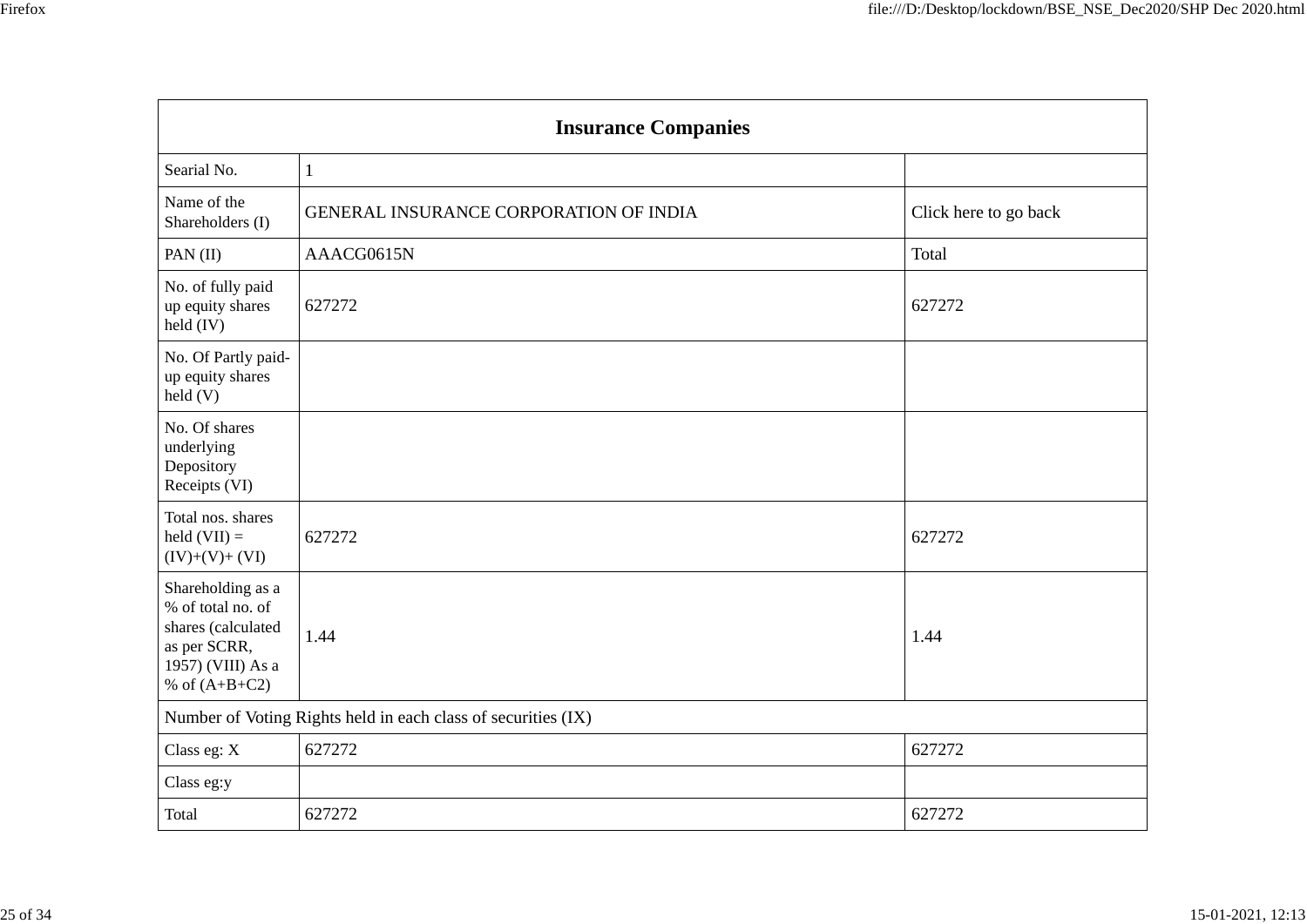| Total as a % of<br><b>Total Voting rights</b>                                                                                                                                        | 1.44   | 1.44   |
|--------------------------------------------------------------------------------------------------------------------------------------------------------------------------------------|--------|--------|
| No. Of Shares<br>Underlying<br>Outstanding<br>convertible<br>securities (X)                                                                                                          |        |        |
| No. of Shares<br>Underlying<br>Outstanding<br>Warrants (Xi)                                                                                                                          |        |        |
| No. Of Shares<br>Underlying<br>Outstanding<br>convertible<br>securities and No.<br>Of Warrants (Xi)<br>(a)                                                                           |        |        |
| Shareholding, as a<br>% assuming full<br>conversion of<br>convertible<br>securities (as a<br>percentage of<br>diluted share<br>capital) (XI)=<br>$(VII)+(X)$ As a %<br>of $(A+B+C2)$ | 1.44   | 1.44   |
| Number of Locked in shares (XII)                                                                                                                                                     |        |        |
| No. $(a)$                                                                                                                                                                            |        |        |
| As a % of total<br>Shares held (b)                                                                                                                                                   |        |        |
| Number of equity<br>shares held in<br>dematerialized<br>form (XIV)                                                                                                                   | 627272 | 627272 |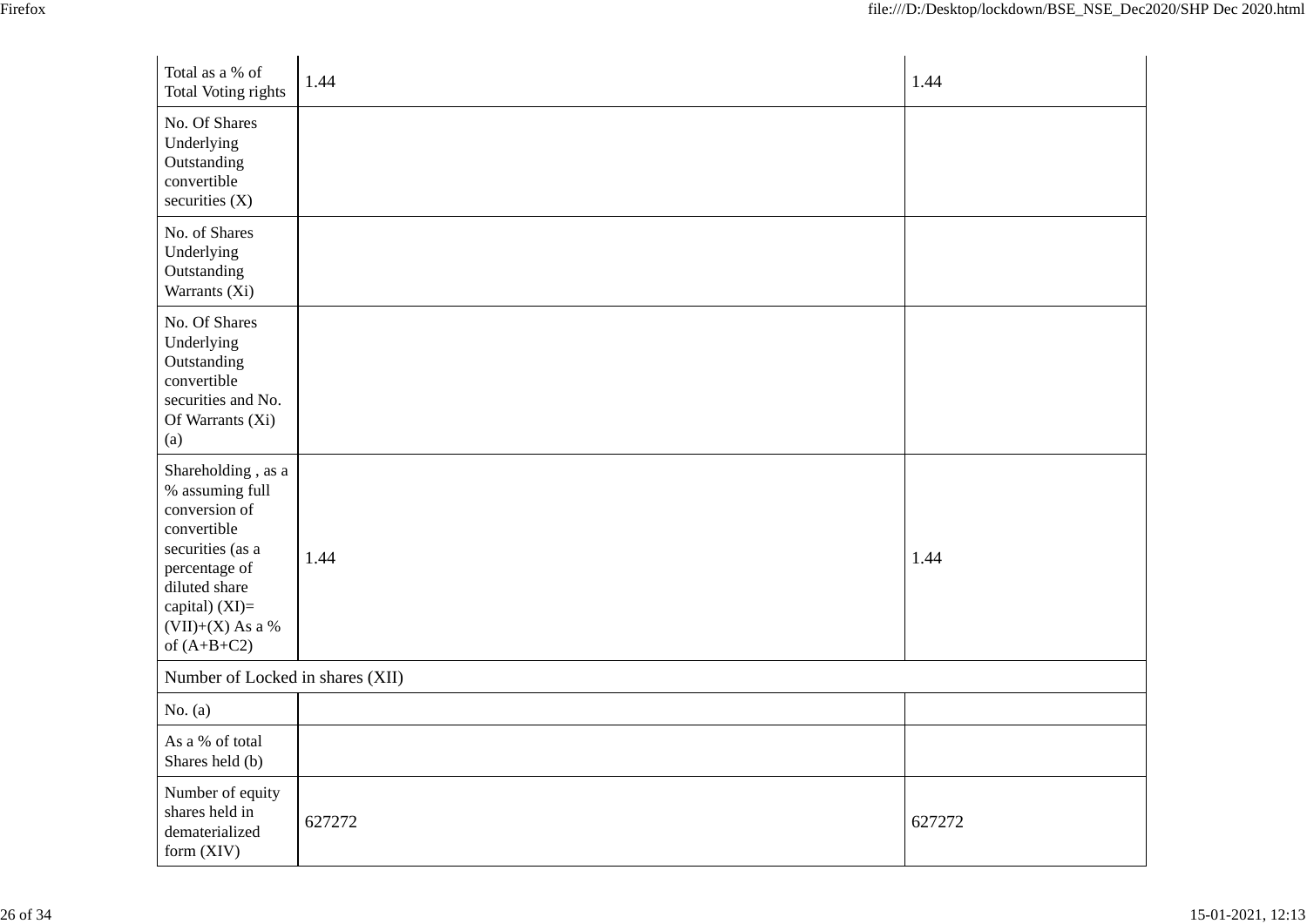| <b>Reason for not providing PAN</b> |  |
|-------------------------------------|--|
| Reason for not<br>providing PAN     |  |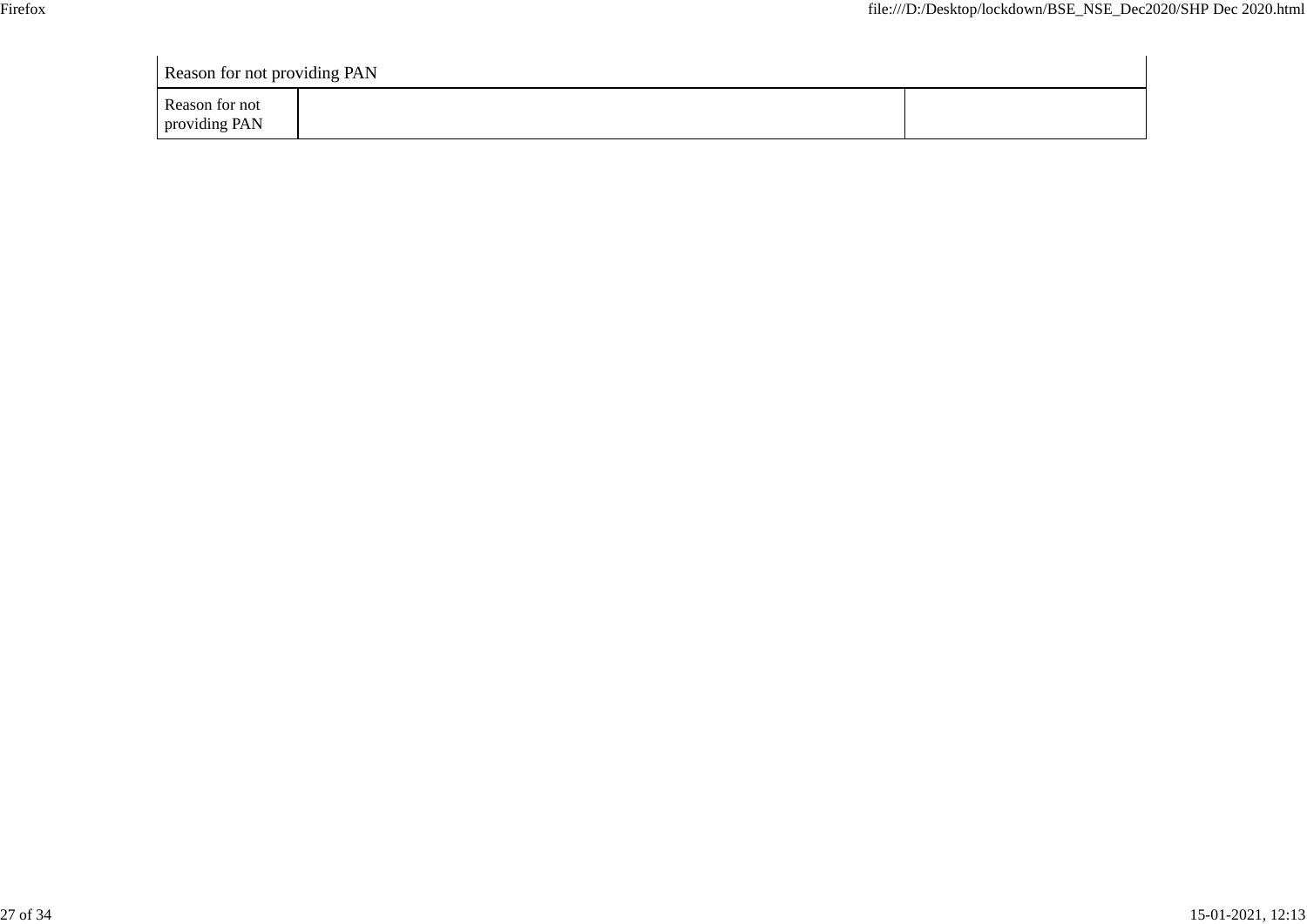| ×<br>v<br>۰. |  |
|--------------|--|
|              |  |

| <b>Any Other (specify)</b>                                          |                            |                                                                         |                                                                  |                                                      |                     |            |                |
|---------------------------------------------------------------------|----------------------------|-------------------------------------------------------------------------|------------------------------------------------------------------|------------------------------------------------------|---------------------|------------|----------------|
| Searial No.                                                         | $\mathbf{1}$               | $\overline{2}$                                                          | 3                                                                | $\overline{4}$                                       | 5                   | 6          | $\overline{7}$ |
| Category                                                            | <b>Bodies</b><br>Corporate | <b>Bodies Corporate</b>                                                 | <b>Bodies Corporate</b>                                          | <b>Bodies Corporate</b>                              | Clearing<br>Members | <b>HUF</b> | <b>IEPF</b>    |
| Category / More<br>than 1 percentage                                | Category                   | More than 1<br>percentage of<br>shareholding                            | More than 1 percentage of<br>shareholding                        | More than 1<br>percentage of<br>shareholding         | Category            | Category   | Category       |
| Name of the<br>Shareholders (I)                                     |                            | <b>ANAND RATHI</b><br><b>GLOBAL</b><br><b>FINANCE</b><br><b>LIMITED</b> | <b>AUTHUM INVESTMENT</b><br>AND INFRASTRUCTURE<br><b>LIMITED</b> | <b>NIDHI</b><br><b>MERCANTILES</b><br><b>LIMITED</b> |                     |            |                |
| PAN (II)                                                            |                            | AABCR1136N                                                              | AADCS2471H                                                       | AAACN9025H                                           |                     |            |                |
| No. of the<br>Shareholders (I)                                      | 99                         | 1                                                                       |                                                                  | 1                                                    | 75                  | 228        | 1              |
| No. of fully paid<br>up equity shares<br>held (IV)                  | 11734284                   | 1255806                                                                 | 4978634                                                          | 4898833                                              | 141713              | 193982     | 76124          |
| No. Of Partly paid-<br>up equity shares<br>$\text{held}(V)$         |                            |                                                                         |                                                                  |                                                      |                     |            |                |
| No. Of shares<br>underlying<br>Depository<br>Receipts (VI)          |                            |                                                                         |                                                                  |                                                      |                     |            |                |
| Total nos. shares<br>$\text{held}(\text{VII}) =$<br>$(IV)+(V)+(VI)$ | 11734284                   | 1255806                                                                 | 4978634                                                          | 4898833                                              | 141713              | 193982     | 76124          |
| Shareholding as a<br>% of total no. of<br>shares (calculated        | 27.02                      | 2.89                                                                    | 11.47                                                            | 11.28                                                | 0.33                | 0.45       | 0.18           |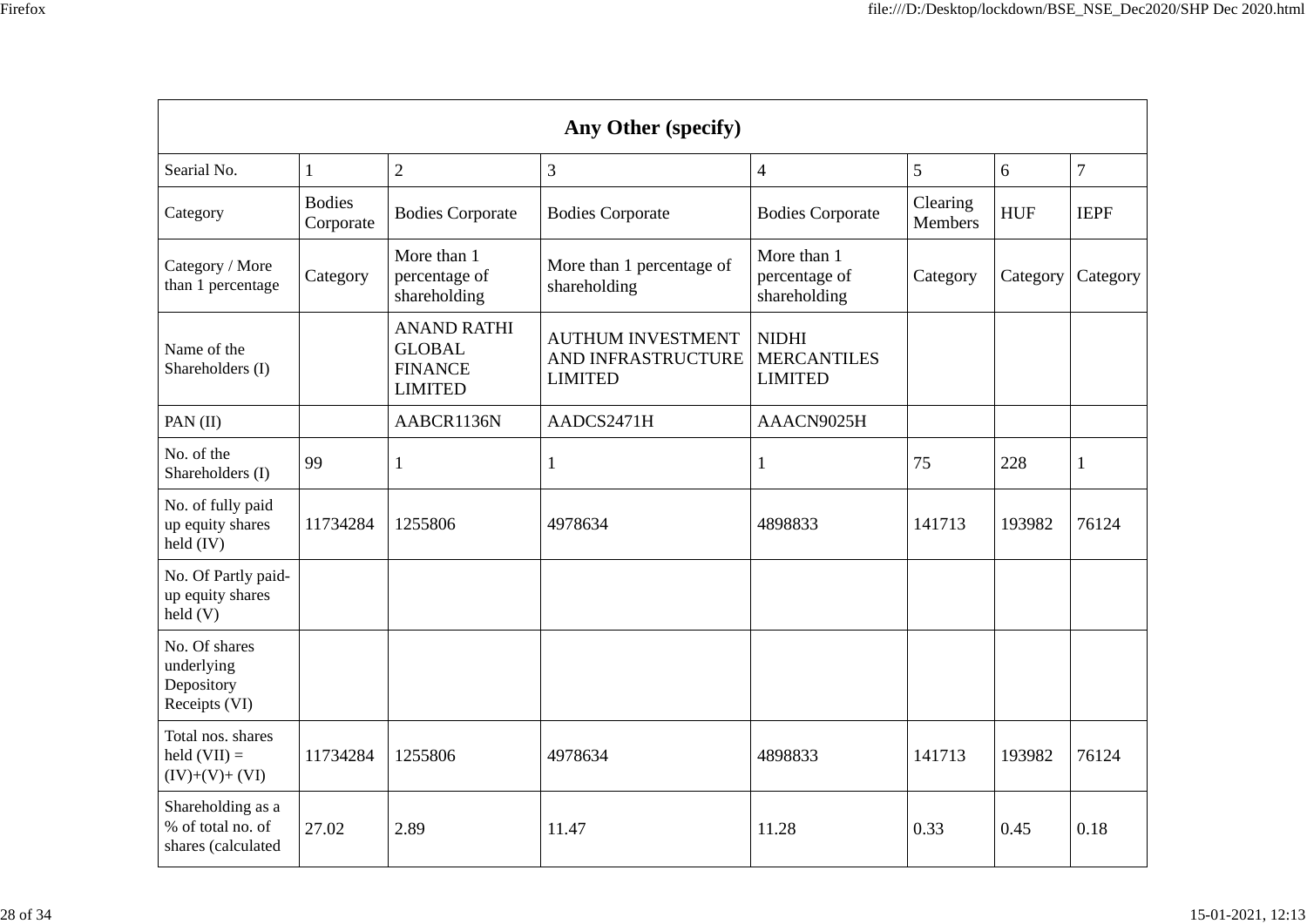| as per SCRR,<br>1957) (VIII) As a<br>% of $(A+B+C2)$                                                                                                                                 |          |                                                               |         |         |        |        |       |
|--------------------------------------------------------------------------------------------------------------------------------------------------------------------------------------|----------|---------------------------------------------------------------|---------|---------|--------|--------|-------|
|                                                                                                                                                                                      |          | Number of Voting Rights held in each class of securities (IX) |         |         |        |        |       |
| Class eg: X                                                                                                                                                                          | 11734284 | 1255806                                                       | 4978634 | 4898833 | 141713 | 193982 | 76124 |
| Class eg:y                                                                                                                                                                           |          |                                                               |         |         |        |        |       |
| Total                                                                                                                                                                                | 11734284 | 1255806                                                       | 4978634 | 4898833 | 141713 | 193982 | 76124 |
| Total as a % of<br><b>Total Voting rights</b>                                                                                                                                        | 27.02    | 2.89                                                          | 11.47   | 11.28   | 0.33   | 0.45   | 0.18  |
| No. Of Shares<br>Underlying<br>Outstanding<br>convertible<br>securities $(X)$                                                                                                        |          |                                                               |         |         |        |        |       |
| No. of Shares<br>Underlying<br>Outstanding<br>Warrants (Xi)                                                                                                                          |          |                                                               |         |         |        |        |       |
| No. Of Shares<br>Underlying<br>Outstanding<br>convertible<br>securities and No.<br>Of Warrants (Xi)<br>(a)                                                                           |          |                                                               |         |         |        |        |       |
| Shareholding, as a<br>% assuming full<br>conversion of<br>convertible<br>securities (as a<br>percentage of<br>diluted share<br>capital) (XI)=<br>$(VII)+(X)$ As a %<br>of $(A+B+C2)$ | 27.02    | 2.89                                                          | 11.47   | 11.28   | 0.33   | 0.45   | 0.18  |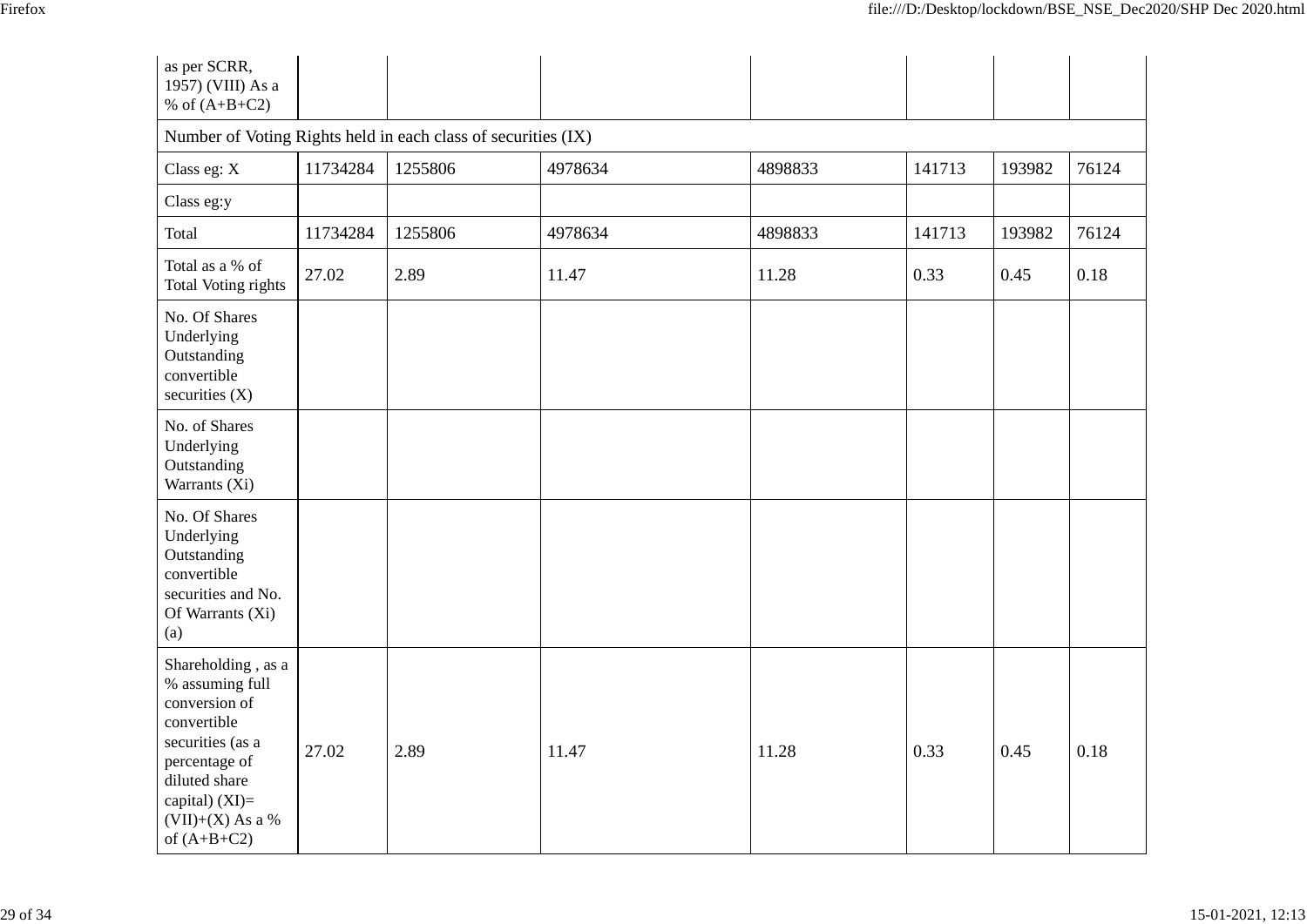| Number of Locked in shares (XII)                                     |          |         |         |         |        |        |       |
|----------------------------------------------------------------------|----------|---------|---------|---------|--------|--------|-------|
| No. $(a)$                                                            |          |         |         |         |        |        |       |
| As a % of total<br>Shares held (b)                                   |          |         |         |         |        |        |       |
| Number of equity<br>shares held in<br>dematerialized<br>form $(XIV)$ | 11733584 | 1255806 | 4978634 | 4898833 | 141713 | 193982 | 76124 |
| Reason for not providing PAN                                         |          |         |         |         |        |        |       |
| Reason for not<br>providing PAN                                      |          |         |         |         |        |        |       |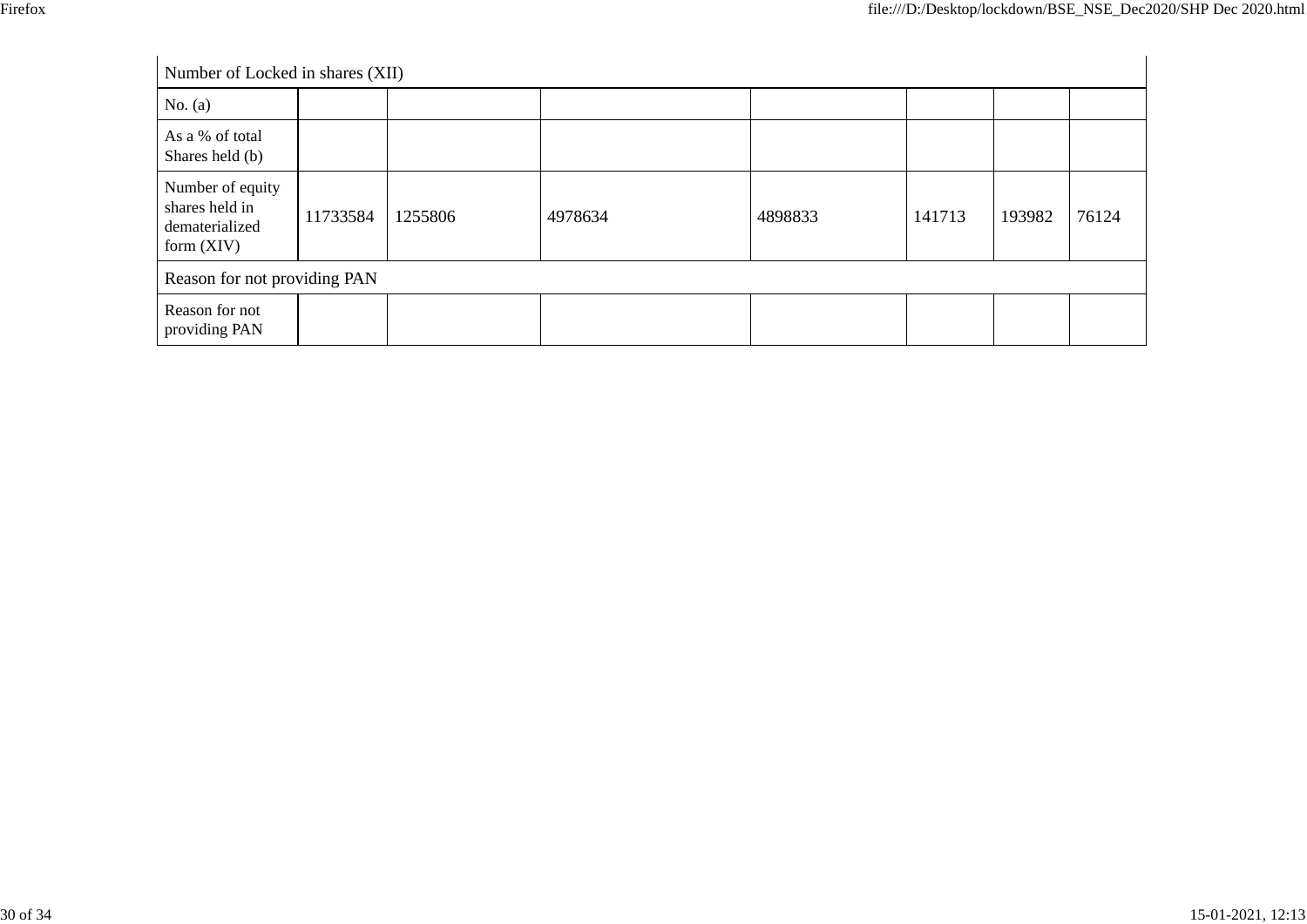| v<br>۰.<br>× |
|--------------|
|              |

| Any Other (specify)                                                                                                  |                           |                                        |               |                       |  |  |
|----------------------------------------------------------------------------------------------------------------------|---------------------------|----------------------------------------|---------------|-----------------------|--|--|
| Searial No.                                                                                                          | $8\,$                     | 9                                      | 10            |                       |  |  |
| Category                                                                                                             | Non-Resident Indian (NRI) | Non-Resident Indian (NRI)              | <b>Trusts</b> |                       |  |  |
| Category / More<br>than 1 percentage                                                                                 | Category                  | More than 1 percentage of shareholding | Category      |                       |  |  |
| Name of the<br>Shareholders (I)                                                                                      |                           | <b>SATPAL KHATTAR</b>                  |               | Click here to go back |  |  |
| PAN (II)                                                                                                             |                           | ARCPK9611J                             |               | Total                 |  |  |
| No. of the<br>Shareholders (I)                                                                                       | 154                       | $\mathbf{1}$                           | 1             | 558                   |  |  |
| No. of fully paid<br>up equity shares<br>held (IV)                                                                   | 1879899                   | 1140000                                | 50            | 14026052              |  |  |
| No. Of Partly paid-<br>up equity shares<br>held(V)                                                                   |                           |                                        |               |                       |  |  |
| No. Of shares<br>underlying<br>Depository<br>Receipts (VI)                                                           |                           |                                        |               |                       |  |  |
| Total nos. shares<br>held $(VII) =$<br>$(IV)+(V)+(VI)$                                                               | 1879899                   | 1140000                                | 50            | 14026052              |  |  |
| Shareholding as a<br>% of total no. of<br>shares (calculated<br>as per SCRR,<br>1957) (VIII) As a<br>% of $(A+B+C2)$ | 4.33                      | 2.63                                   | $\mathbf{0}$  | 32.31                 |  |  |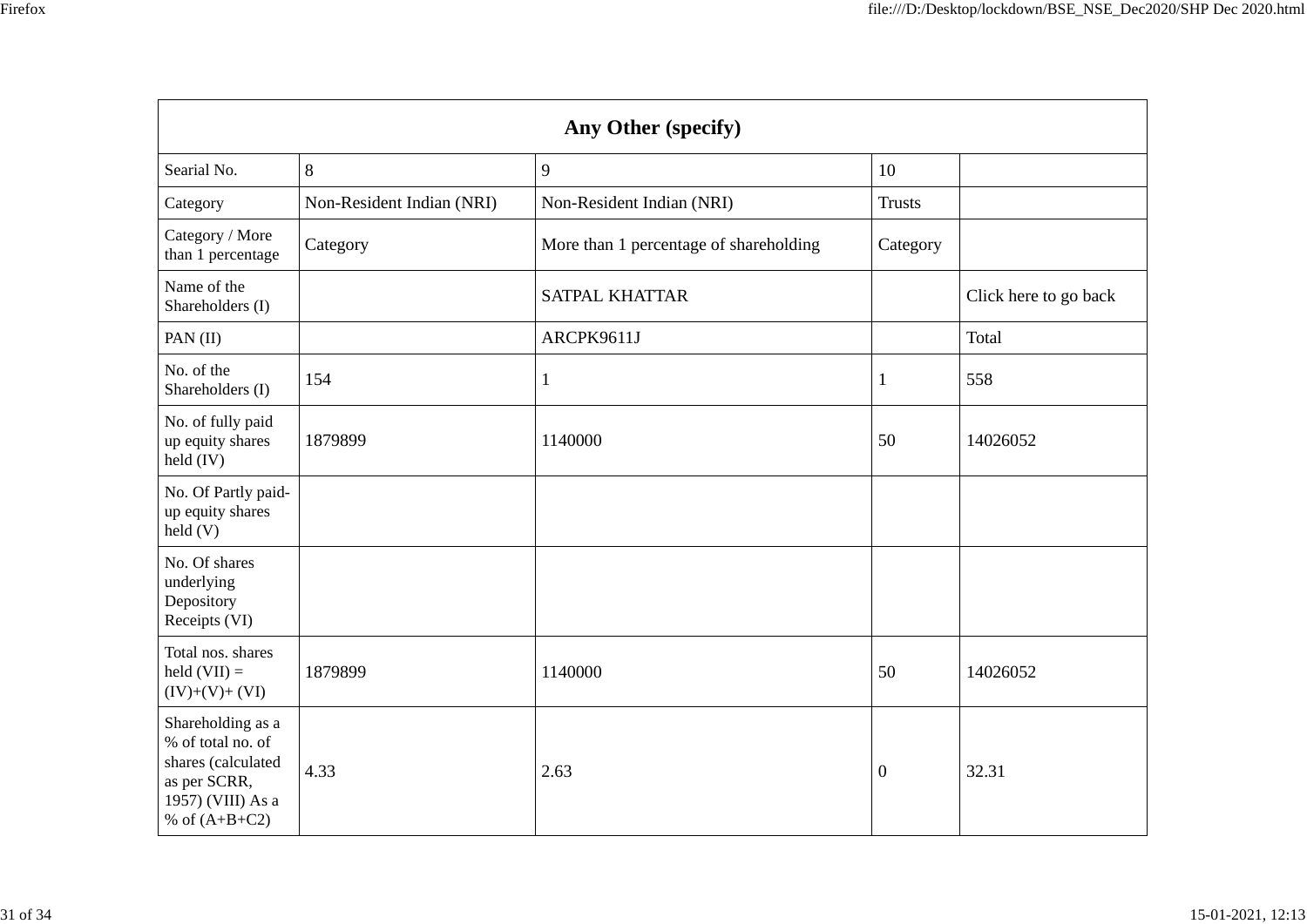| Number of Voting Rights held in each class of securities (IX)                                                                                                                          |         |         |                  |          |  |  |
|----------------------------------------------------------------------------------------------------------------------------------------------------------------------------------------|---------|---------|------------------|----------|--|--|
| Class eg: X                                                                                                                                                                            | 1879899 | 1140000 | 50               | 14026052 |  |  |
| Class eg:y                                                                                                                                                                             |         |         |                  |          |  |  |
| Total                                                                                                                                                                                  | 1879899 | 1140000 | 50               | 14026052 |  |  |
| Total as a % of<br>Total Voting rights                                                                                                                                                 | 4.33    | 2.63    | $\boldsymbol{0}$ | 32.31    |  |  |
| No. Of Shares<br>Underlying<br>Outstanding<br>convertible<br>securities $(X)$                                                                                                          |         |         |                  |          |  |  |
| No. of Shares<br>Underlying<br>Outstanding<br>Warrants (Xi)                                                                                                                            |         |         |                  |          |  |  |
| No. Of Shares<br>Underlying<br>Outstanding<br>convertible<br>securities and No.<br>Of Warrants (Xi)<br>(a)                                                                             |         |         |                  |          |  |  |
| Shareholding, as a<br>% assuming full<br>conversion of<br>convertible<br>securities (as a<br>percentage of<br>diluted share<br>capital) $(XI)=$<br>$(VII)+(X)$ As a %<br>of $(A+B+C2)$ | 4.33    | 2.63    | $\boldsymbol{0}$ | 32.31    |  |  |
| Number of Locked in shares (XII)                                                                                                                                                       |         |         |                  |          |  |  |
| No. $(a)$                                                                                                                                                                              |         |         |                  |          |  |  |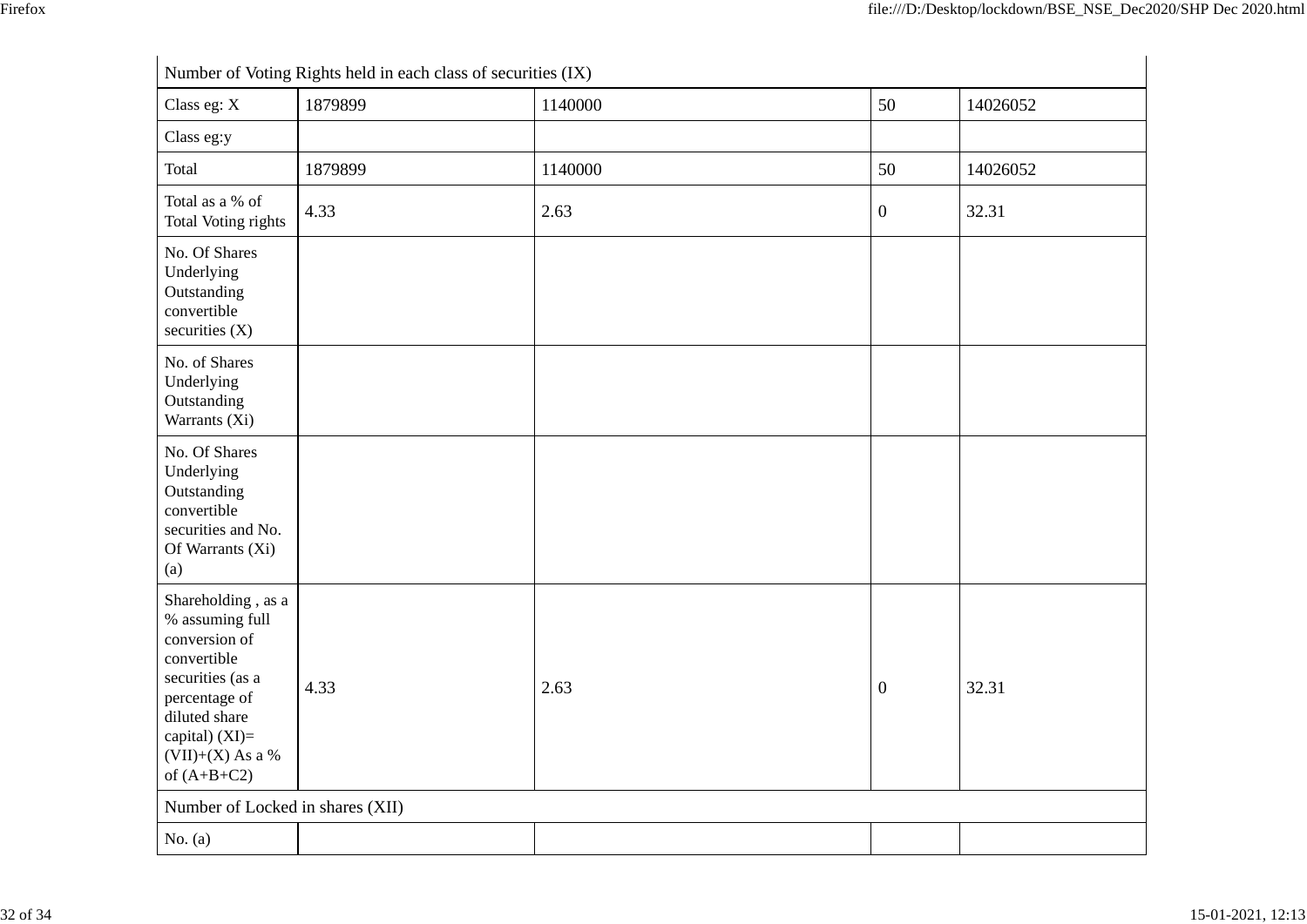| v<br>۰, |
|---------|
|---------|

| As a % of total<br>Shares held (b)                                   |         |         |    |          |
|----------------------------------------------------------------------|---------|---------|----|----------|
| Number of equity<br>shares held in<br>dematerialized<br>form $(XIV)$ | 1863866 | 1140000 | 50 | 14009319 |
| Reason for not providing PAN                                         |         |         |    |          |
| Reason for not<br>providing PAN                                      |         |         |    |          |